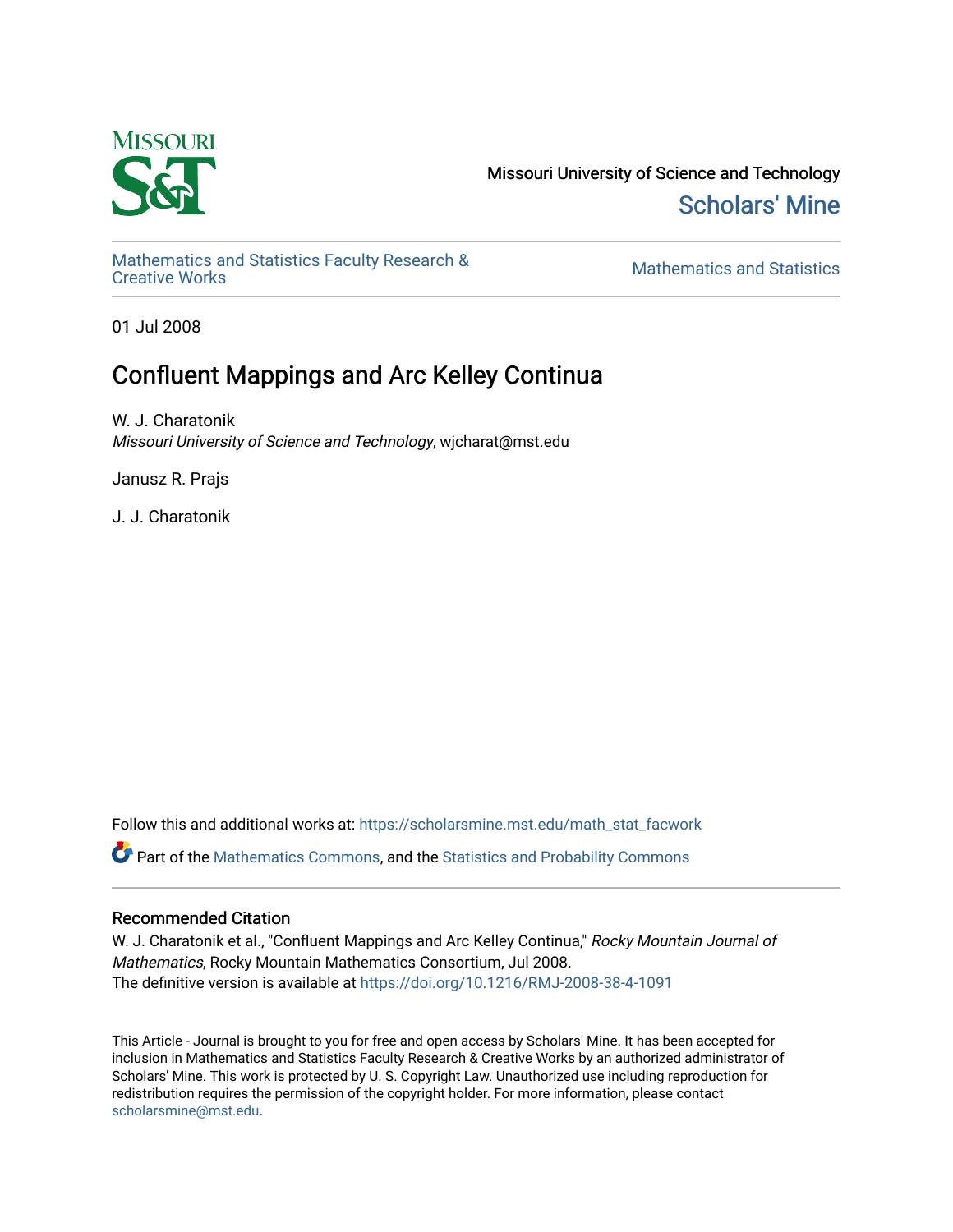ROCKY MOUNTAIN JOURNAL OF MATHEMATICS Volume 38, Number 4, 2008

# **CONFLUENT MAPPINGS AND** ARC KELLEY CONTINUA

# J.J. CHARATONIK<sup>†</sup>, W.J. CHARATONIK AND J.R. PRAJS

ABSTRACT. A Kelley continuum  $X$ , also called a continuum with the property of Kelley, such that, for each  $p \in X$ , each subcontinuum  $K$  containing  $p$  is approximated by arcwise connected continua containing  $p$ , is called an arc Kelley continuum. A continuum homeomorphic to the inverse limit of locally connected continua with confluent bonding maps is said to be *confluently*  $LC$ -representable. The main subject of the paper is a study of deep connections between the arc Kelley continua and confluent mappings. It is shown that if a continuum X admits, for each  $\varepsilon > 0$ , a confluent  $\varepsilon$ -mapping onto  $a(n)$  (arc) Kelley continuum, then X itself is  $a(n)$  (arc) Kelley continuum. In particular each confluently  $LC$ -representable continuum is arc Kelley. It is also proved that if continua  $X$ and Y are confluently  $LC$ -representable, then also are their product  $X \times Y$  and the hyperspaces  $2^X$  and  $C(X)$ .

1. Introduction. The arc Kelley continua form a natural subclass of Kelley continua, known also as continua with the property of Kelley, or continua with property  $\kappa$ . In a recent study the authors proved that each absolute retract for any of the classes of: hereditarily unicoherent continua, tree-like continua,  $\lambda$ -dendroids and dendroids, is an arc Kelley continuum, [9]. All absolute retracts mentioned above share this property with all members of another significant class, the class  $LC$  of locally connected continua. One of the basic and essential results of the previous study says that every confluently  $\mathcal T$ -representable continuum (i.e., the inverse limit of trees with confluent bonding mappings,  $\tau$ stands for the class of trees) is an absolute retract for hereditarily unicoherent (tree-like) continua, [11]. These results led to the question whether there is some deep connection between confluent mappings and arc Kelley continua. For instance, is the inverse limit of arc

<sup>2000</sup> AMS Mathematics subject classification. Primary 54B10, 54C10, 54E40, 54F15, 54F50.

Keywords and phrases. Arc Kelley continuum, confluent mapping, continuum, inverse limit, Knaster type continuum, locally connected, monotone, open, solenoid. <sup>†</sup> Janusz J. Charatonik passed away in Mexico City on July 11, 2004.

Received by the editors on February 13, 2003, and in revised form on April 5, 2006.

DOI:10.1216/RMJ-2008-38-4-1091 Copyright ©2008 Rocky Mountain Mathematics Consortium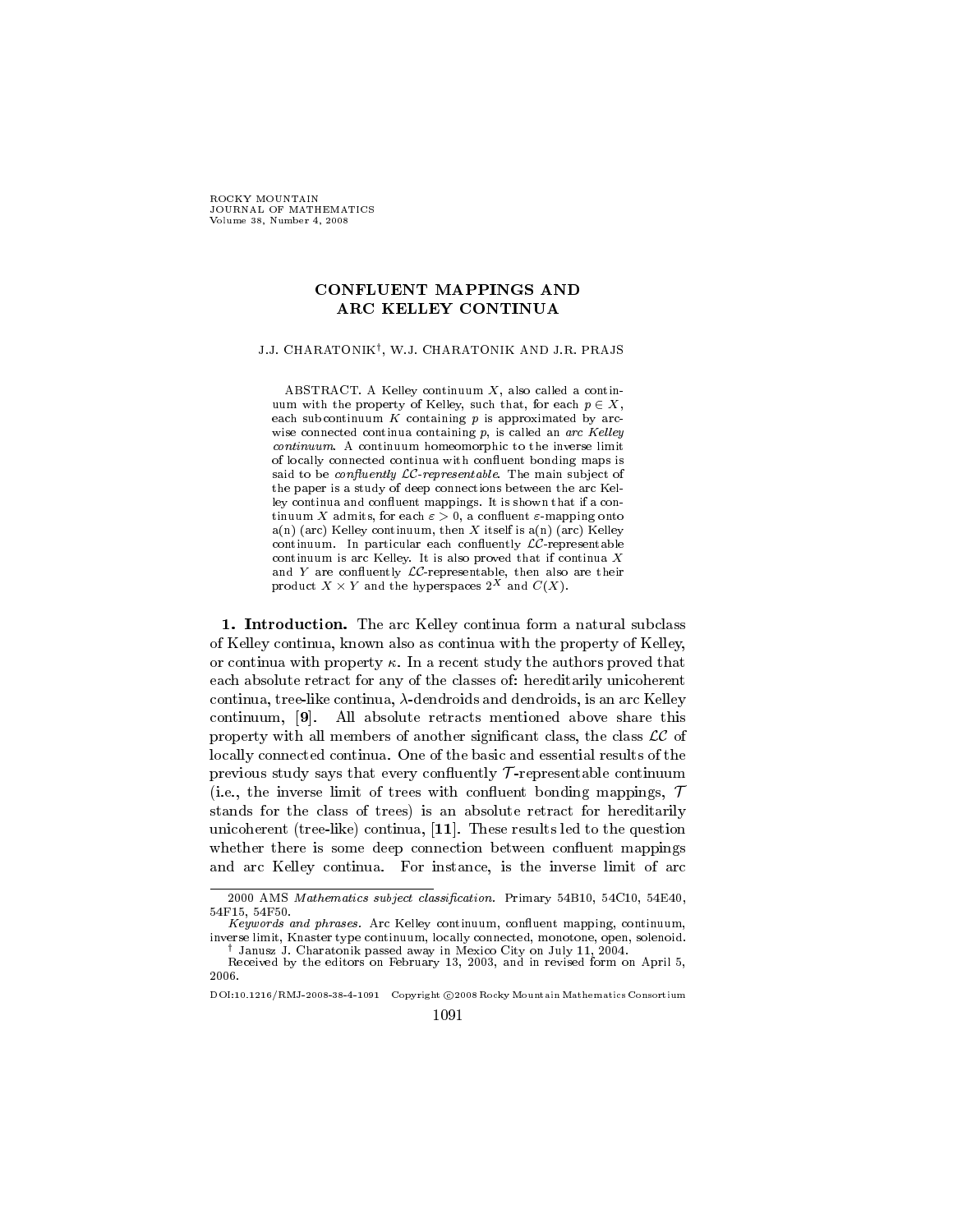Kelley continua with confluent bonding maps an arc Kelley continuum? A similar question for Kelley continua is much easier to answer, see Theorem 2.2 below. In the case of arc Kelley continua a real difficulty is to prove that there is a sufficiently numerous family of arcwise connected subsets in a space where the existence of a single arc is far from being obvious. The study of this question, in particular, and of connections between arc Kelley continua and confluent mappings in general, is the main subject of this paper.

One of the most important results of the paper, and the main result of Section 2, provides an answer to the above question in the affirmative. More generally, we prove that the class of arc Kelley continua is confluently whole (a class  $K$  of compacta is said to be confluently whole if each confluently K-like compactum belongs to  $K$ ). Special attention is paid in the paper to the classes of confluently  $LC$ -like and confluently  $LC$ -representable continua. As an application of results obtained in Section 2, we investigate in the next section a particular but important case of atriodic confluently  $LC$ -like continua. Section 4 is devoted to studying properties of products and of hyperspaces of the considered continua. For instance, we show that if a continuum is in any of these classes, then its hyperspaces of subcontinua and of closed subsets also are in the respective classes.

By a space we mean a topological space, and a mapping means a continuous function. Let  $X$  be a metric space with a metric  $d$ . For a point  $p \in X$  and a subset  $A \subset X$  define  $d(p, A) = \inf \{d(p, a) : a \in A\}$ ; we denote by  $B(p,\varepsilon)$  the (open) ball in X centered at a point  $p \in X$ and having the radius  $\varepsilon$ , and we put  $N(A, \varepsilon) = \bigcup \{B(a, \varepsilon) : a \in A\}.$ The symbol N stands for the set of positive integers, and  $\mathbf{R}_{+}$  denotes the set of positive real numbers. The symbol  $\lim A_n$  stands for the limit of a sequence of sets  $A_n$  as defined for example in [31, 4.9, page 56.

A compactum means a compact metric space and by a continuum we mean a connected compactum. A tree is a graph containing no simple closed curve. A continuum is said to be *tree-like* (*arc-like*, *circle-like*) provided that for each  $\varepsilon > 0$  it admits an  $\varepsilon$ -mapping onto a tree (an arc, a circle, respectively); equivalently, provided that it is the inverse limit of an inverse sequence of trees (arcs, circles, respectively).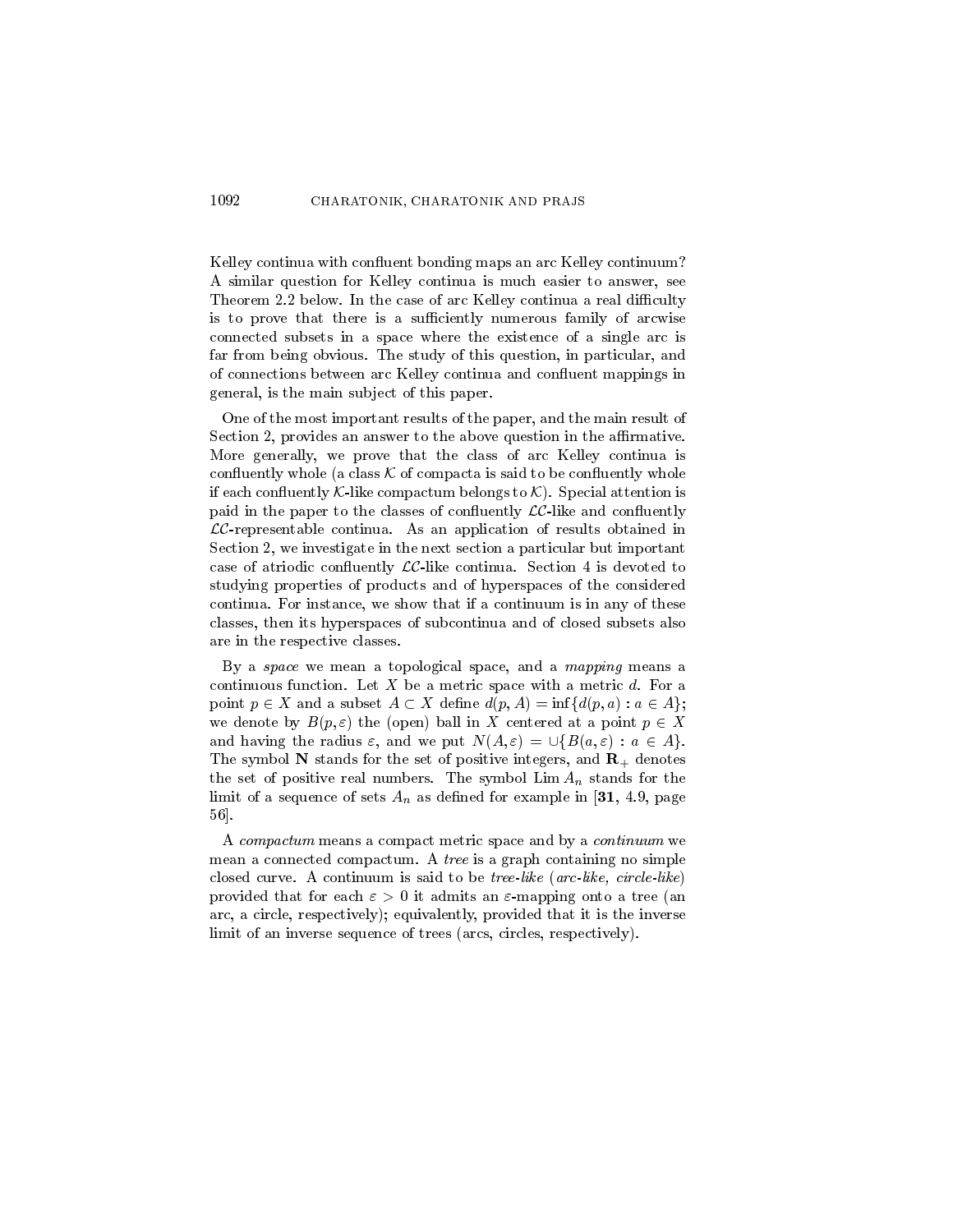Given a metric continuum X, we let  $C(X)$  denote the hyperspace of nonempty subcontinua of  $X$  equipped with the Hausdorff distance *H*, see e.g., [30, (0.1), page 1, (0.12), page 10]. For a point  $p \in X$ the symbol  $C(p, X)$  denotes the hyperspace of subcontinua of X that contain  $p$ .

The following notation will be used. Given an inverse sequence  ${\bf S} = \{X_n, f_m^n\}$  of compact spaces  $X_n$  with bonding mappings  $f_m^n$ :  $X_n \rightarrow X_m$ , where the set of positive integers N is taken as the directed set of indices, we denote by  $X = \lim S$  its inverse limit and by  $f_n: X \to X_n$  the projections.

A mapping  $f: X \to Y$  between continua is said to be:

(i) open if it maps open subsets of the domain onto open subsets of the range;

(ii) monotone if it has connected point inverses;

(iii) *confluent* provided that for each subcontinuum  $Q$  of  $Y$  and for each component K of  $f^{-1}(Q)$  the equality  $f(K) = Q$  holds.

(iv)  $OM$ -mapping provided that it can be represented as the composition of two mappings,  $f = f_2 \circ f_1$  such that  $f_1$  is monotone and  $f_2$  is open.

Obviously each monotone mapping is confluent, and each open one is also, see [35, Theorem 7.5, page 148]. For relations between these classes of mappings and for their properties, see e.g.,  $[6, 27]$ .

Let an  $\varepsilon > 0$  be given. A mapping  $f : X \to Y$  from a metric continuum X is called an  $\varepsilon$ -mapping provided that diam  $f^{-1}(f(x)) < \varepsilon$ for each point  $x \in X$ .

Let  $K$  be a class of continua. The following definition is patterned after the well-known concepts of arc-like, tree-like, circle-like, and, in general,  $P$ -like spaces, where  $P$  is a given collection of compacta, see [31, 2.12, 2.13, page 24; Proposition 12.18, page 243; Theorem 12.19, page 246]; compare also [28, page 71 and Lemma 1, page 73].

**Definition 1.1.** A continuum X is said to be *confluently*  $K$ -like provided that for each  $\varepsilon > 0$  there is a confluent  $\varepsilon$ -mapping from X onto a continuum Y belonging to  $K$ .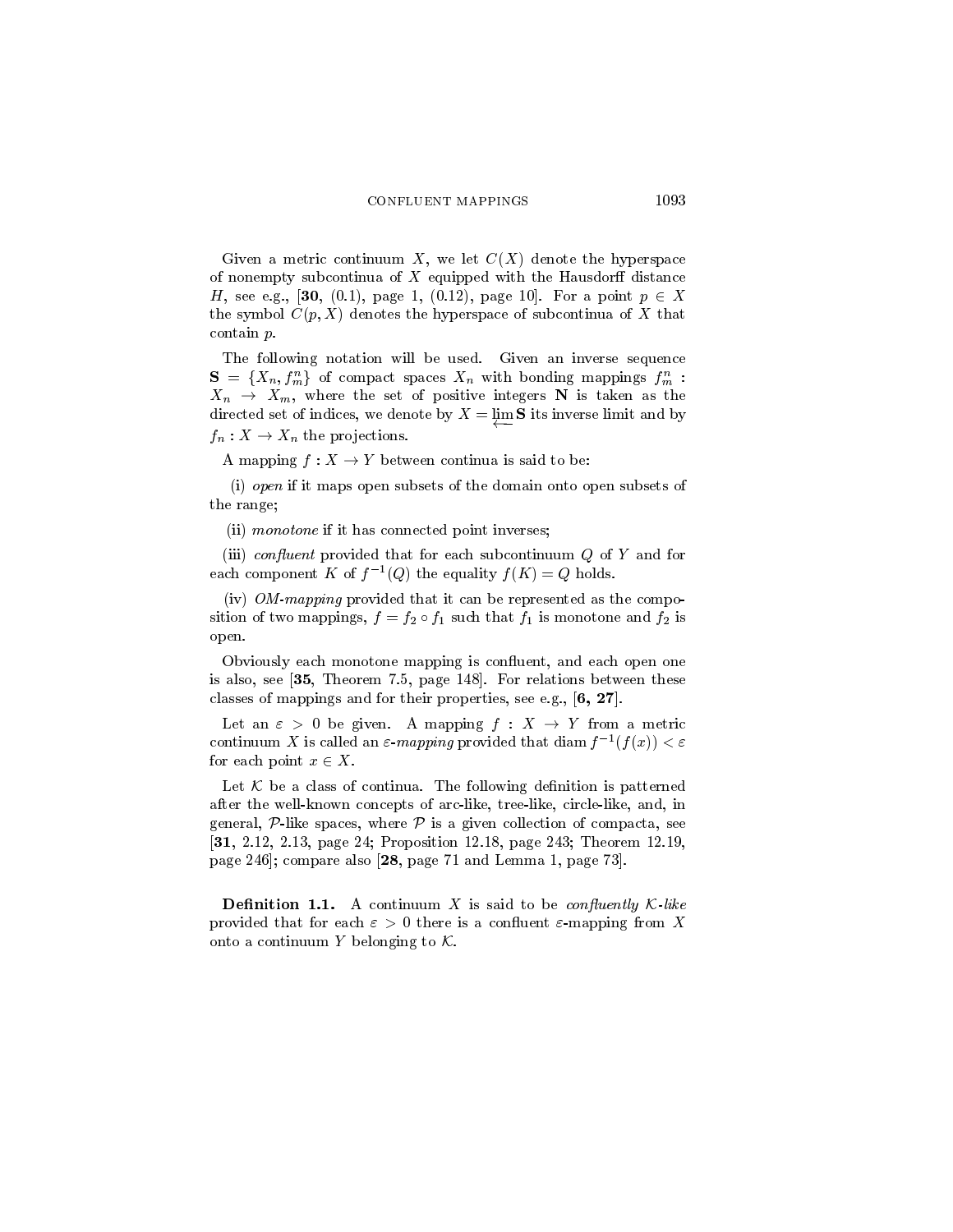#### 1094 CHARATONIK, CHARATONIK AND PRAJS

We will also consider classes  $K$  of continua that are closed in the topology generated by confluent  $\varepsilon$ -mappings. The next definition says this in a more precise way.

**Definition 1.2.** A class  $K$  of continua is said to be *confluently whole* provided that the class of confluently  $K$ -like continua coincides with  $K$ .

Following the term of a "representation by inverse limits" in [31, page 241], let us accept the following definition.

Definition 1.3. A continuum X is said to be *confluently*  $K$ *representable* provided that it can be represented as the inverse limit of continua belonging to  $K$ , with confluent bonding mappings, i.e., if there exist a sequence of continua  $X_n \in \mathcal{K}$  and a sequence of confluent mappings  $f_m^n$  :  $X_n \to X_m$  such that X is homeomorphic to the inverse limit  $\lim_{m \to \infty} \{X_n, f_m^n\}$ . In the sequel we will neglect the mentioned homeomorphism, and we will simply write  $X = \varprojlim \{X_n, f_m^n\}.$ 

Let us recall that some results concerning confluently  $LC$ -representable continua have already appeared in the literature. For example, Hosokawa has shown in  $[18,$  Theorem 2.7, page 775 that if a mapping  $f: X \to Y$  from a continuum X onto a  $LC$ -representable continuum Y is confluent, then the induced mapping  $C(f)$  is also confluent.

Since the projections in the inverse sequence of compacta with confluent bonding mappings are confluent, [7, Corollary 4, page 5], the following statement is a consequence of [30, Lemma 1.162, page 167].

**Statement 1.4.** For each class  $K$  of continua, if a continuum is confluently *K*-representable, then it is confluently *K*-like.

Let  $K$  be: (a) an arbitrary class of continua, Question 1.5. (b) the class  $LC$  of locally connected continua, (c) the class of compact connected pohyhedra. Is it true that if a continuum is confluently  $K$ -like then it is confluently  $K$ -representable?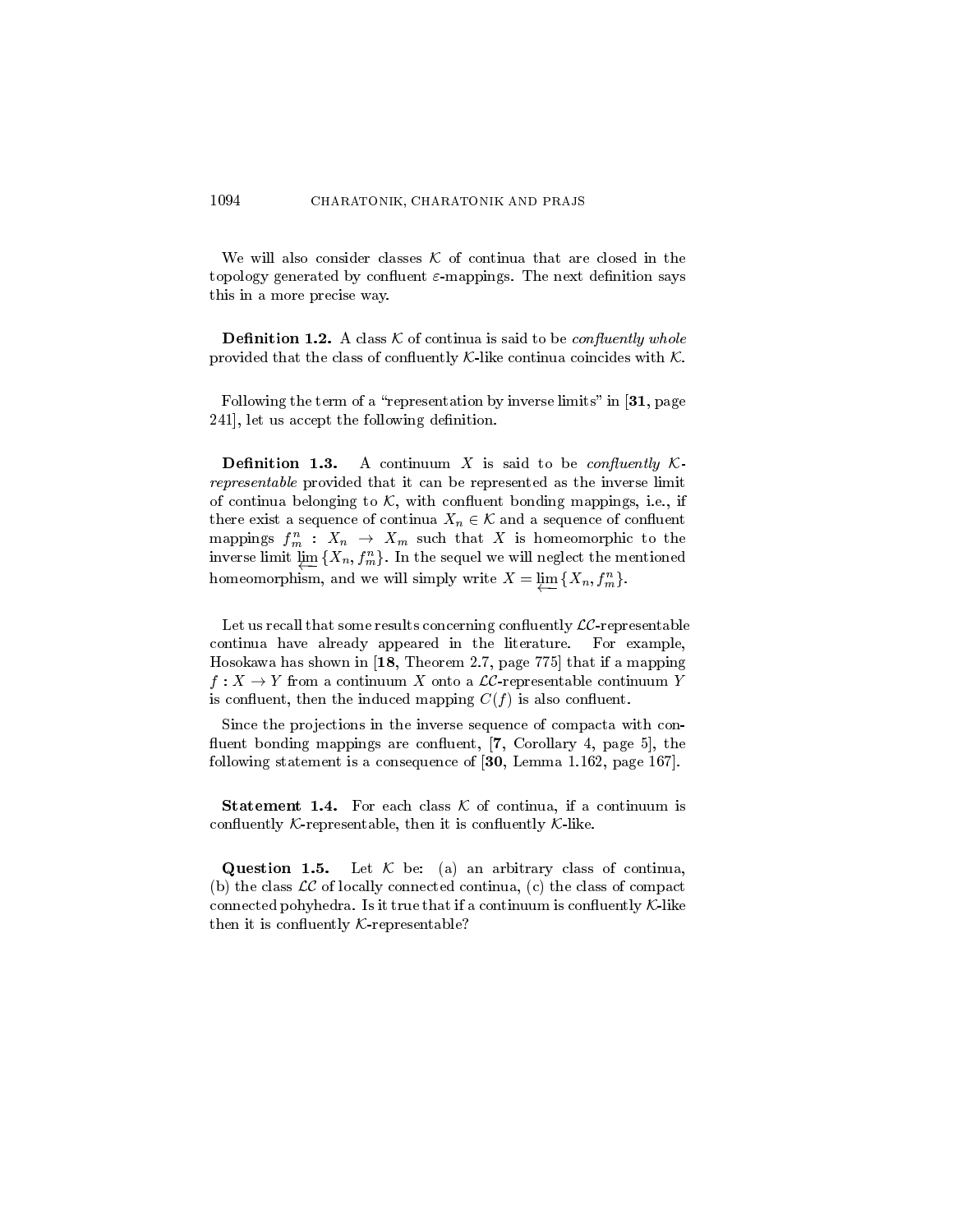The first version of this article was written before the results of the paper [32] were obtained. In that paper a substantial progress was obtained in the study of Question 1.5. Indeed, it is proved in  $\mathbf{32}$ , Theorem 3.2 that if  $X$  is a one-dimensional continuum, then for any collection K of graphs, X is confluently K-like if and only if X is confluently  $K$ -representable. Unfortunately, the methods of [32], which are very technical, cannot be directly applied to higher dimensions. In this paper, in Section 3, we present a simpler proof of results of  $[32]$  in the particular case  $K = \{an arc, a circle\}.$ 

**2. Arc Kelley continua.** A metric continuum  $X$  is called a Kelley *continuum* provided that for each point  $p \in X$ , for each subcontinuum K of X containing p and for each sequence of points  $p_n$  converging to p, there exists a sequence of subcontinua  $K_n$  of X containing  $p_n$  and converging to the continuum  $K$  (see e.g., [30, Definition 16.10, page  $538$ ).

The property, introduced by J.L. Kelley as Property 3.2 in [20, page 26, has been used there to study hyperspaces, in particular their contractibility (see, e.g.,  $[30,$  Chapter 16], where references for further results in this area are given). Now Kelley continua play an important role in the investigation of various properties of continua, they are interesting in their own right, and have numerous applications to continuum theory; many of them are not related to hyperspaces.

The following condition equivalent to being Kelley continuum will be used in the sequel, see  $[8,$  Observation 1.1, page 258.

**Proposition 2.1.** A metric continuum  $X$  is Kelley if and only if the following condition holds.

 $(2.1.1)$  For each  $\varepsilon > 0$ , for each  $K \in C(X)$ , for each point  $p \in K$  and for each sequence of points  $p_n$  converging to p there is a sequence of continua  $K_n \in C(p_n, X)$  such that if a subsequence  $K_{n_j}$  is convergent to a continuum L, then  $H(K, L) < \varepsilon$ .

In the next result we use the term of a confluently whole class of continua as introduced in Definition 1.2. Its proof is a straightforward application of Proposition 2.1.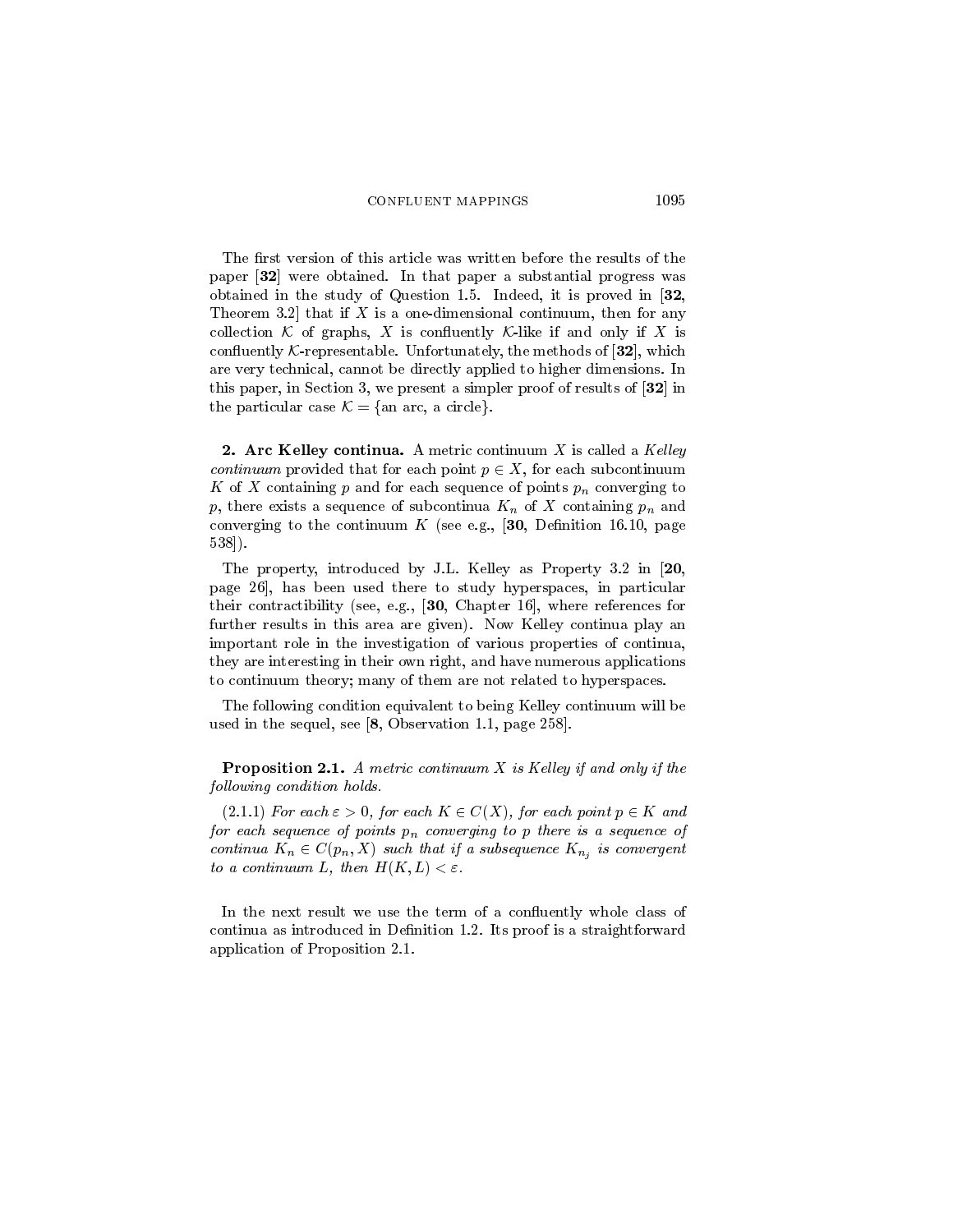**Theorem 2.2.** The class of metric Kelley continua is confluently  $whole.$ 

Statement 1.4 and Theorem 2.2 imply the following.

**Corollary 2.3.** Each confluently  $LC$ -representable continuum is Kelley.

*Remark* 2.4. (a) The above corollary is also a consequence of Theorem 2 of [14, page 190] saying that an inverse sequence of Kelley continua with confluent bonding mappings is a Kelley continuum. However, stronger results than Corollary 2.3 are shown below, see Corollary 2.22.

(b) It is shown in Remark 3.8 below that the implication in Corollary 2.3 cannot be reversed.

*Remark* 2.5. The definition of a Kelley continuum has been localized in [34, Section II, page 291] as follows. A continuum X is Kelley at a point  $p \in X$  provided that for each  $K \in C(p, X)$  and for each sequence  $p_n$  converging to p there exists a sequence  $K_n \in C(p_n, X)$  converging to  $K$ . Using this concept and repeating arguments as in the proof of Theorem 2.2, one can prove the following localized version of that theorem.

**Theorem 2.6.** Let p be a point of a continuum X. If, for each  $\varepsilon > 0$ , the continuum X admits a confluent  $\varepsilon$ -mapping  $f: X \to Y$  onto some continuum Y such that Y is Kelley at  $f(p)$ , then X is Kelley at p.

A continuum  $X$  is said to have the *the arc approximation property* provided that for each point  $p \in X$ , for each subcontinuum K of X containing  $p$  there exists a sequence of arcwise connected subcontinua  $K_n$  of X containing p and converging to the continuum K, see [16, Section 3, page 113. The following proposition is known, see  $[16,$ Proposition 3.10, page 116.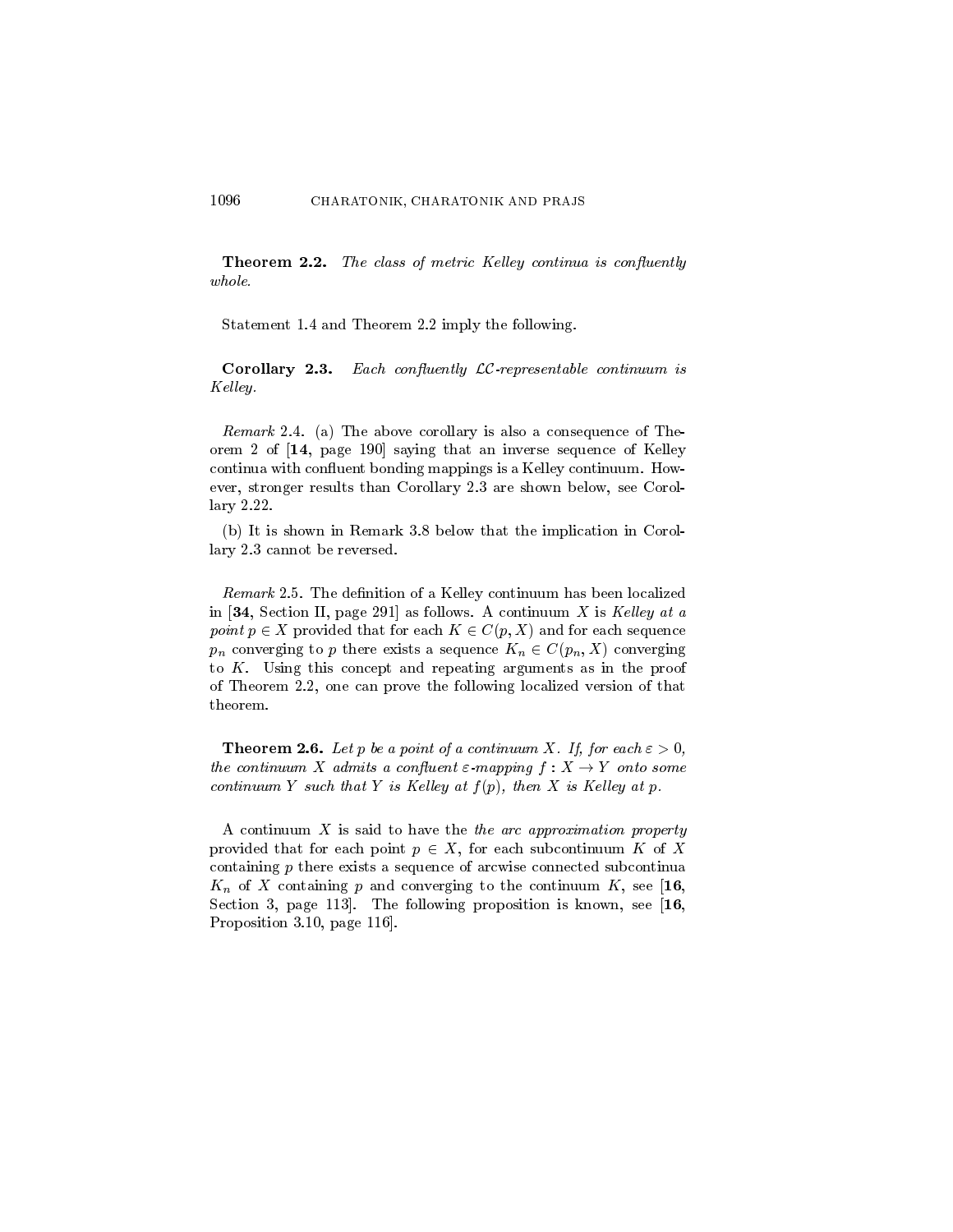**Proposition 2.7.** If a continuum has the arc approximation property, then each arc component of the continuum is dense.

Investigating absolute retracts for some classes of continua, we have found that the following concept of arc Kelley continua that joins the arc approximation property and Kelley continua turns out to be both natural and useful. See [9, Definition 3.3].

A continuum  $X$  is called arc Kelley provided that for each point  $p \in X$ , for each subcontinuum K of X containing p and for each sequence of points  $p_n \in X$  converging to p, there exists a sequence of arcwise connected subcontinua  $K_n$  of X containing  $p_n$  and converging to the continuum K. Therefore, the following equivalence holds, see [9, Proposition 3.4.

**Proposition 2.8.** A continuum is an arc Kelley continuum if and only if it is a Kelley continuum with the arc approximation property.

Remark 2.9. In the definition of arc Kelley continua, the arcwise connected continua  $K_n$  can be approximated from inside by locally connected continua. Thus, we can assume in this definition that the continua  $K_n$  are locally connected.

Since arc approximation property is invariant under weakly confluent mappings (thus under confluent ones), see  $[16,$  Theorem 3.5, page 114, and since Kelley continua are preserved under confluent mappings, see [34, Theorem 4.3, page 296], we have the next result.

**Proposition 2.10.** The confluent image of an arc Kelley continuum is an arc Kelley continuum, i.e., if a continuum X is arc Kelley and a surjection  $f: X \to Y$  is confluent, then Y is arc Kelley.

Since the projections in an inverse sequence of continua with confluent bonding mappings are confluent, [7, Corollary 4, page 5], Proposition 2.10 leads to the following corollary.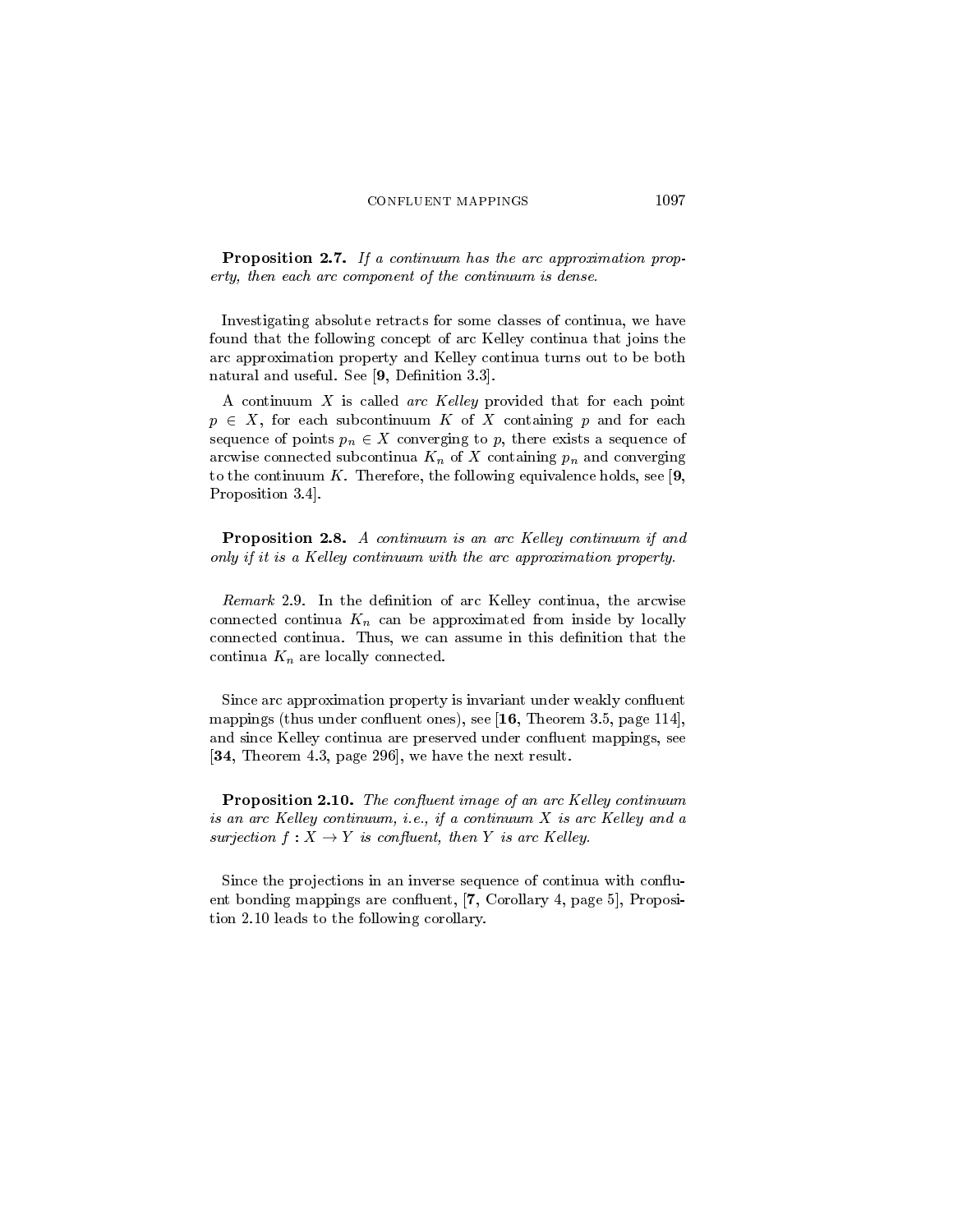**Corollary 2.11.** Let  $X = \lim_{n \to \infty} \{X_n, f_m^n\}$ , where  $X_n$  are continua and  $f_m^n$  are confluent. If X is an arc Kelley continuum, then each factor space  $X_n$  also is an arc Kelley continuum.

However, the opposite implication, from each factor continuum being arc Kelley to the inverse limit being arc Kelley (if the bonding mappings are confluent) is much more interesting for us. The most natural way of showing this implication is to use Proposition 2.8 and prove the implication separately for Kelley continua and for the arc approximation property. For Kelley continua the implication is already known, i.e., Kelley continua are preserved under the inverse limit operation with confluent bonding mappings, [14, Theorem 2, page 190]. But we do not know whether for arc approximation property the implication is true or not, and thus this "natural way" cannot be applied. The authors are obliged to P. Krupski for his contribution to the discussion about the following question.

**Question 2.12.** Let  $\{X_n, f_m^n\}$  be an inverse sequence of arc Kelley continua  $X_n$  with confluent bonding mappings  $f_m^n$ . Is the inverse limit of this sequence an arc Kelley continuum?

Let us come back to the obstacles discussed before Question 2.12. To overcome them some auxiliary concepts will be used.

A finite indexed collection  $\mathcal{M} = (M_1, \ldots, M_k)$  of continua is called a weak chain of continua provided that  $M_i \cap M_{i+1} \neq \emptyset$  for each  $i \in \{1, \ldots, k-1\}$ . A weak chain is called a weak  $\varepsilon$ -chain if diam  $M_i < \varepsilon$ for each  $i \in \{1, ..., k\}$ , see [31, 8.11, page 125]. If a point  $p \in M_1$  is fixed, then we say that the weak  $\varepsilon$ -chain starts at p. If, moreover, a point q is in  $M_k$ , then M is said to be from p to q. Let  $\cup \mathcal{M}$  stand for  $M_1 \cup \cdots \cup M_k$ . Recall the following observation, see [31, Lemma 8.13, page 125.

Observation 2.13. If a continuum  $C$  is the union of a finite collection of its subcontinua, then for every two points  $c_1, c_2 \in C$  the elements of the collection can be indexed so as to form a weak chain from  $c_1$  to  $c_2$ .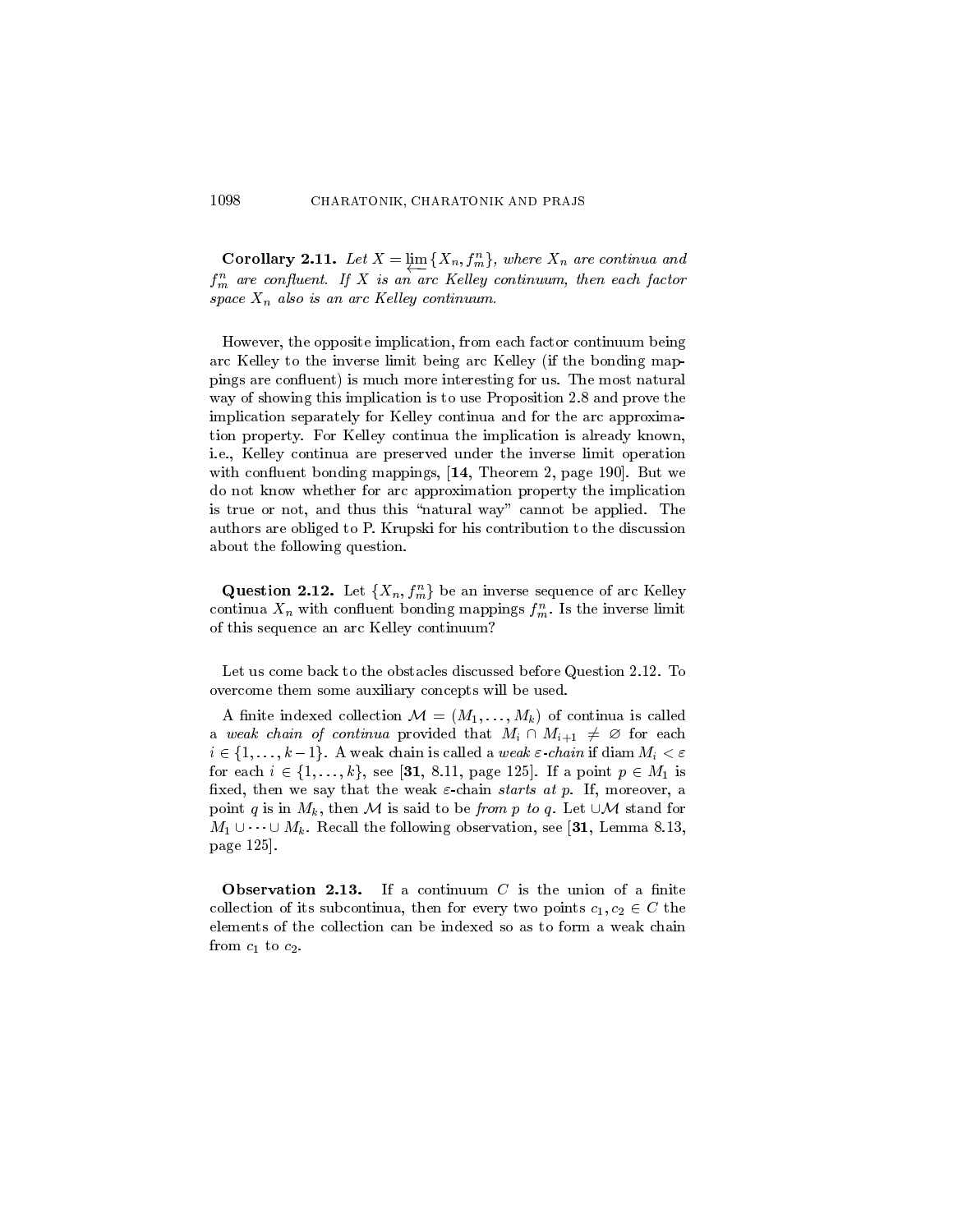### **Lemma 2.14.** Let a continuum  $X$  satisfy the following condition.

(2.15) For each  $\varepsilon > 0$  there exists a  $\delta > 0$  such that for each continuum K in X, for every three points  $p, q \in K$  and  $r \in X$  with  $d(p,r) < \delta$  there exists a weak  $\varepsilon$ -chain  $(M_1,\ldots,M_k)$  of continua in X such that  $r \in M_1$ ,  $H(K, M_1 \cup \cdots \cup M_k) < \varepsilon$ , and  $q \in N(M_k, \varepsilon)$ .

Let  $\mathcal{M} = (M_1, \ldots, M_k)$  be a weak chain of continua in X starting at some point  $p_0 \in X$ . Then for each  $\varepsilon > 0$  there are a weak  $\varepsilon$ -chain  $\mathcal{L} = (L_1, \ldots, L_m)$  of continua in X and a function  $\alpha : \{1, \ldots, m\} \rightarrow$  $\{1,\ldots,k\}$  such that:

(a)  $p_0 \in L_1$ ;

(b) if 
$$
i \leq j
$$
, then  $\alpha(i) \leq \alpha(j)$ 

(b) if  $i \leq j$ , then  $\alpha(i) \leq \alpha(j)$ ;<br>(c)  $H(\cup \{L_i : \alpha(i) = j\}, M_j) < \varepsilon$  for each  $j \in \{1, ..., k\}$ .

*Proof.* We will use the function  $\delta : \mathbf{R}_{+} \to \mathbf{R}_{+}$  as defined in condition (2.15) for the continuum X such that  $\delta(\varepsilon) < \varepsilon$ . For a given  $\varepsilon > 0$  we define  $\delta_0 = \varepsilon$  and  $\delta_{i+1} = \delta(\delta_i)$ .

For each  $i \in \{1, ..., k\}$ , choose a point  $q_i \in M_i \cap M_{i+1}$ . The construction will be in  $k$  steps.

In the first step apply (2.15) for  $K = M_1$ ,  $p = r = p_0$ ,  $q = q_1$ and  $\varepsilon = \delta_{k-1}$ . Observe that in this step we have  $d(p, r) = 0$  $\delta(\delta_{k-1})$ . According to (2.15) we get a weak  $\delta_{k-1}$ -chain of continua  $(L_1,\ldots,L_{m_1})$  from  $p_0$  to some point  $r_1$  such that  $d(r_1,q_1) < \delta_{k-1}$  and that  $H(L_1 \cup \cdots \cup L_{m_1}, M_1) < \delta_{k-1}$ .

In the second step apply (2.15) for  $K = M_2$ ,  $p = q_1$ ,  $r = r_1$  $q = q_2$  and  $\varepsilon = \delta_{k-2}$ . Note that in this step we have  $d(p, r)$  =  $d(r_1, q_1) < \delta_{k-1} = \delta(\delta_{k-2})$ . By (2.15) we obtain a weak  $\delta_{k-2}$ -chain of continua  $(L_{m_1+1},...,L_{m_2})$  from the point  $r_1$  to some point  $r_2$  such that  $d(r_2, q_2) < \delta_{k-2}$  and that  $H(L_{m_1+1} \cup \cdots \cup L_{m_2}, M_2) < \delta_{k-2}$ .

Repeating this construction  $k$  times we obtain a finite sequence of weak chains of continua

$$
(L_{m_i+1},...,L_{m_{i+1}})
$$
 for  $i \in \{0,...,k-1\}$  with  $m_0 = 0$ 

such that  $H(L_{m_i+1} \cup \cdots \cup L_{m_{i+1}}, M_{i+1}) < \delta_{k-i-1} \leq \varepsilon$  and  $L_{m_i} \cap$  $L_{m_i+1} \neq \emptyset$ . Define  $m = m_k$  and  $\alpha(j) = i$  for  $m_{i-1}+1 \leq j \leq m_i$ , where  $i \in \{1, \ldots, k\}$  and  $j \in \{1, \ldots, m\}$ . It follows from the construction that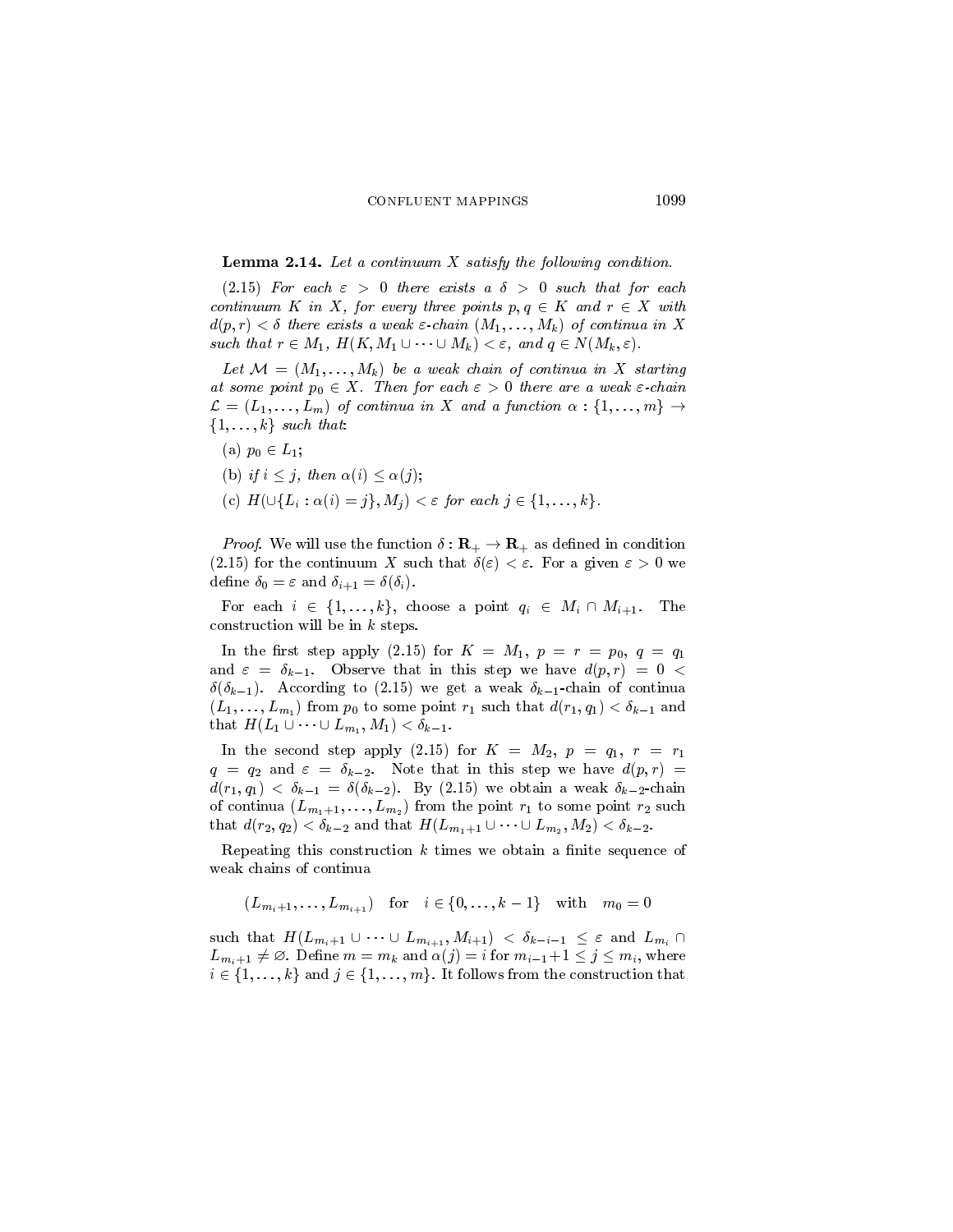$(L_1,\ldots,L_m)$  is a weak  $\varepsilon$ -chain of continua that satisfies the needed conditions (a), (b) and (c).  $\mathbf{\mathsf{m}}$ 

For an arbitrary continuum  $X$ , define

 $\tau(X) = \inf \{ \varepsilon > 0 : \text{there exists a finite collection} \}$ of subcontinua  $M_i$  of X with diam  $M_i < \varepsilon$  that covers X.

Then  $\tau(X) > 0$ . Note that  $\tau(X)$  is a kind of a measure of nonlocal connectedness of  $X$ . Namely, it is related to the property  $S$  of Sierpiński, and thereby the following is true (compare [31, Theorem  $8.4$ , page  $120$ .

**Statement 2.16.** A continuum  $X$  is locally connected if and only if  $\tau(X)=0.$ 

The next result is a fundamental intermediate step in the proof of one of the main results of the paper, viz. Theorem 2.21.

**Theorem 2.17.** Let X be a continuum. Then X is an arc Kelley continuum if and only if the following condition holds.

 $(2.18)$  For each continuum K in X, for each point  $p \in K$  and for each sequence of points  $p_n \in X$  converging to p, there is a sequence of continua  $K_n$  converging to K with  $p_n \in K_n$  and  $\lim \tau(K_n) = 0$ .

*Proof.* It follows from Remark 2.9 and Statement 2.16 that if X is an arc Kelley continuum, then condition (2.18) holds. So, one implication is proved.

To show the other one, assume  $(2.18)$ . By Observation 2.13 condition  $(2.18)$  implies the following one.

(2.19) For each continuum K in X, for each point  $p \in K$  and for each  $\varepsilon > 0$ , there exists a  $\delta > 0$  such that for each point  $r \in X$  with  $d(p,r) < \delta$  there exists a weak  $\varepsilon$ -chain M of continua in X that starts at the point r and such that  $H(K,\cup\mathcal{M}) < \varepsilon$ .

We will show that condition  $(2.19)$  is equivalent to its uniform variant  $(2.15)$ . Indeed, note that the set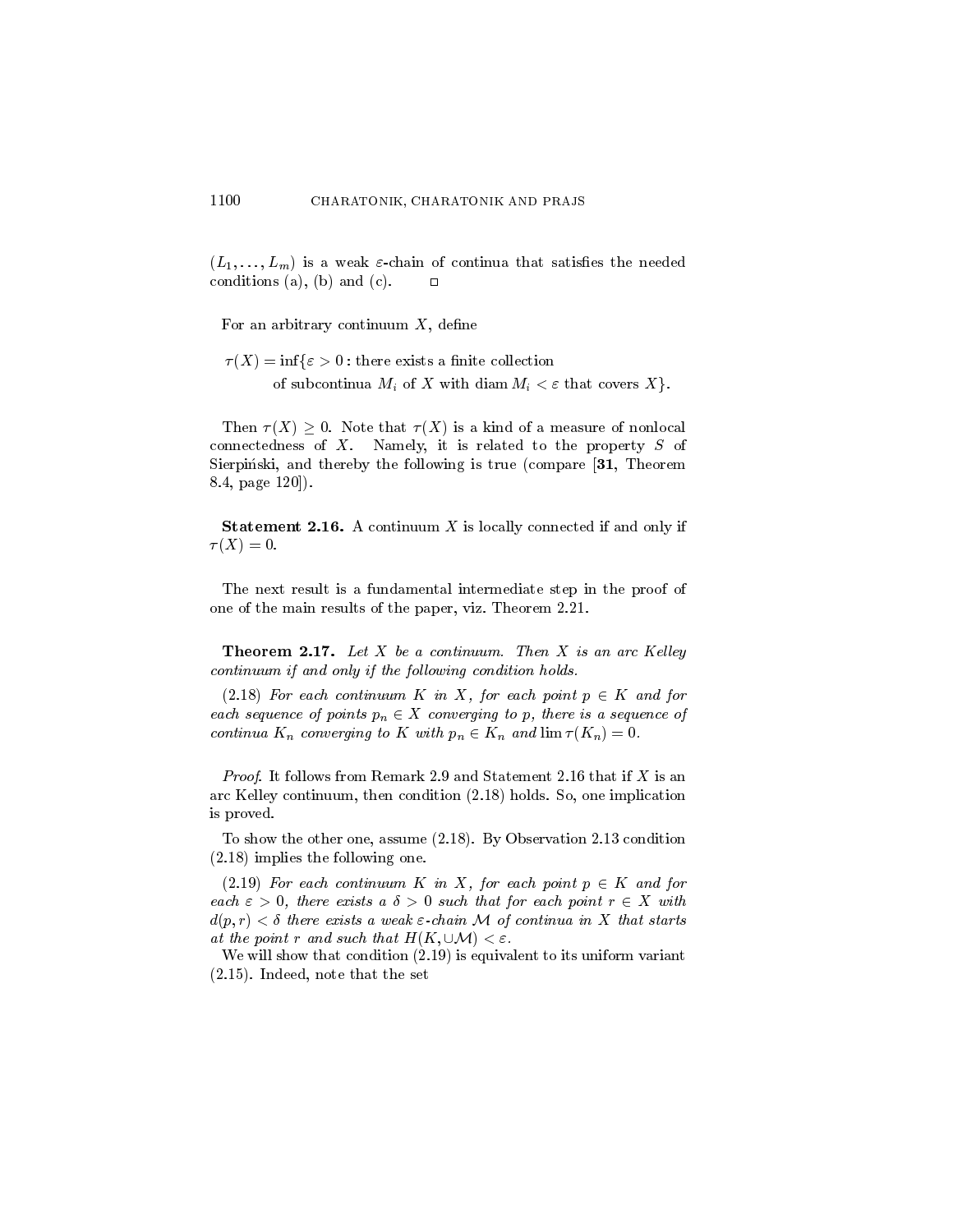$$
Z = \{(K, p, q, r) : K \in C(X); p, q \in K; \text{ and } r \in X\}
$$

is a closed subset of  $C(X) \times X^3$ , so we can apply a standard method of proof. Suppose on the contrary that there is an  $\varepsilon_0 > 0$  such that for each  $n \in \mathbb{N}$  there is a quadruple  $(K_n, p_n, q_n, r_n) \in Z$  with  $d(p_n, r_n) < 1/n$  satisfying the following condition:

(\*) there is no weak  $\varepsilon_0$ -chain  $\mathcal{M}_n$  of continua in X from  $r_n$  to  $q_n$ such that  $H(K_n,\cup\mathcal{M}_n)<\varepsilon_0$  and  $q_n$  is in an  $\varepsilon_0$ -neighborhood of the last link of  $\mathcal{M}_n$ .

By compactness of the set  $Z$ , we can assume that the sequence of quadruples  $(K_n, p_n, q_n, r_n)$  converges to  $(K_0, p_0, q_0, r_0)$  (note that  $p_0 = r_0$ ). By (2.19) there are weak  $1/n$ -chains  $\mathcal{M}'_n$  starting at  $r_n$  and such that  $H(K_n, \cup \mathcal{M}'_n) < 1/n$ . Again, by compactness, the unions  $\cup \mathcal{M}'_n$  converge to  $K_0$ . Thus, they are  $\varepsilon_0$ -close to continua  $K_n$  for almost all  $n \in \mathbb{N}$ , contrary to (\*). Therefore, (2.15) holds, and thus Lemma 2.14 can be applied to the continuum  $X$ .

Note that  $(2.18)$  implies by definition that X is a Kelley continuum. To prove that it is an arc Kelley continuum, it remains to show, according to Proposition 2.7, that it has the arc approximation property. To this aim, take a subcontinuum K of X, choose a point  $p \in K$  and fix some  $\varepsilon > 0$ . To complete the proof, it is enough to find a locally connected continuum  $L \subset X$  such that  $p \in L$  and  $H(K, L) < \varepsilon$ .

Applying Lemma 2.14, we construct, by induction, a sequence of weak chains  $(L_1^n, \ldots, L_{m_n}^n)$  and functions  $\alpha_n : \{1, \ldots, m_{n+1}\} \to \{1, \ldots, m_n\},$ where  $n \in \mathbb{N}$ , such that putting

$$
(*)\qquad \qquad L_n = L_1^n \cup \dots \cup L_m^n
$$

we have

(i)  $m_1 = 1$  and  $L_1^1 = K$ ;

(ii)  $(L_1^n, \ldots, L_{m_n}^n)$  is a weak  $\varepsilon/(2^{n+1})$ -chain of continua for each  $n>1$ :

(iii)  $p \in L_1^n$  for each  $n \in \mathbb{N}$ ;

(iv) if  $i \leq j$ , then  $\alpha_n(i) \leq \alpha_n(j)$  for each  $n \in \mathbb{N}$ ;

(v)  $H(L_j^n, \bigcup \{L_i^{n+1} : \alpha_n(i) = j\}) < \varepsilon/2^{n+1}.$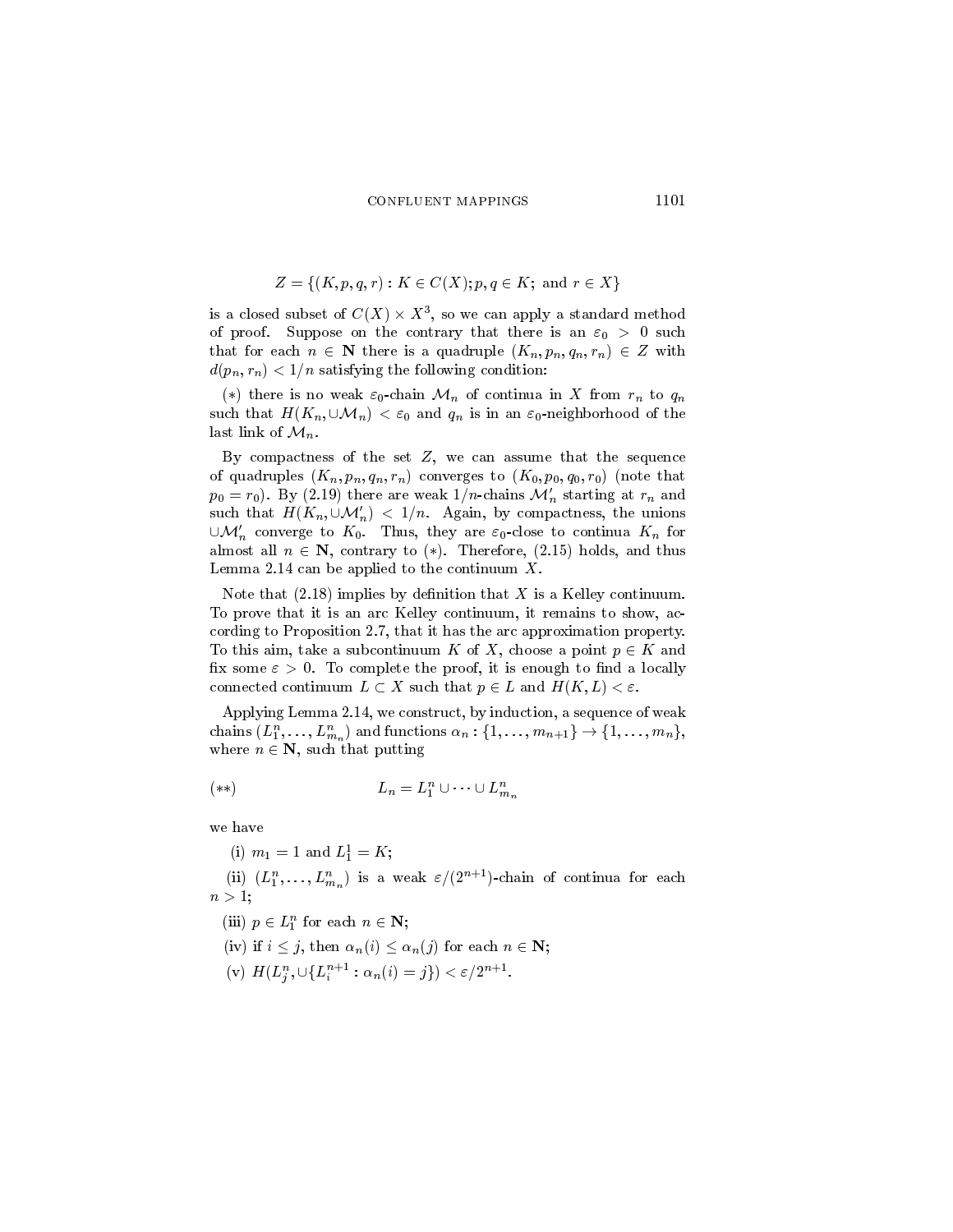For each  $L_n$  defined by  $(**)$  by condition (v) we get (vi)  $H(L_n, L_{n+1}) < \varepsilon/2^{n+1}$ .

1102

Thus, the sequence of continua  $L_n$  converges to some continuum  $L$ and  $H(K, L) < \varepsilon$ . We will prove that L is locally connected by showing that  $\tau(L) = 0$ , see Statement 2.16.

For a given number  $\xi > 0$ , choose  $k > 1$  such that  $\varepsilon/2^k < \xi/3$ . Let, for  $n \in \{0, 1, 2, ...\}$ , a function  $\beta_k^{k+n} : \{1, ..., m_{k+n}\} \to \{1, ..., m_k\}$  be the identity if  $n = 0$ , and if  $n > 0$ , put  $\beta_k^{k+n} = \alpha_{k+1} \circ \cdots \circ \alpha_{k+n}$ . Define<br>a sequence of weak chains  $(M_1^{k+n}, \ldots, M_{m_k}^{k+n})$  for  $n \in \{0, 1, 2, \ldots\}$ , by

$$
M_i^{k+n} = \bigcup \{ L_j^{k+n} : \beta_k^{k+n}(j) = i \} \text{ for } i \in \{1, ..., m_k\}.
$$

Thus, we have  $H(M_i^{k+n}, M_i^{k+n+1}) < \varepsilon/2^{k+n+1}$ . Therefore, if *n* tends to infinity, the sequence of continua  $M_i^{k+n}$  converges to a continuum  $M_i \subset L$ , and  $H(L_i^k, M_i) = H(M_i^k, M_i) < \varepsilon/2^k$ . Since diam  $(L_i^k)$  $\varepsilon/2^{k+1}$ , we have diam  $(M_i) \leq$  diam  $(L_i^k) + 2H(L_i^k, M_i) < 3\varepsilon/2^k < \xi$ . To finish the proof, it is enough to observe that, by construction,  $L = M_1 \cup M_2 \cup \cdots \cup M_{m_k}.$  $\Box$ 

To show the next result we need the following lemma.

**Lemma 2.20.** Given  $\varepsilon > 0$ , let  $f : X \to Y$  be a confluent  $\varepsilon$ mapping between compacta X and Y, and let  $M \subset Y$  be a locally connected continuum. Then there exists a subcontinuum  $K \subset X$  such that  $f(K) = M$  and  $\tau(K) < \varepsilon$ .

*Proof.* According to the Whyburn factorization theorem applied to confluent mappings, see  $[35, (2.3),$  page 297 and  $[3, VII,$  page 215, the mapping  $f$  can be uniquely factorized as the composition  $f = f_2 \circ f_1$  such that  $f_1: X \to Z$  is monotone and  $f_2: Z \to Y$ is light and confluent. By the Hahn-Mazurkiewicz theorem  $[31, 8.14,$ page 126, there exists a path  $g: [0,1] \rightarrow M$  such that  $g([0,1]) = M$ . By the path-lifting property for light confluent mappings (see  $[13,$ Theorem 16, compare [22, Main Theorem, page 357 and Corollaries 2.1 and 2.3, page 364) there is a path  $g_1 : [0,1] \rightarrow Z$  such that  $g = f_2 \circ g_1$ . Define  $K' = g_1([0,1]) \subset Z$ . Thus K' is a locally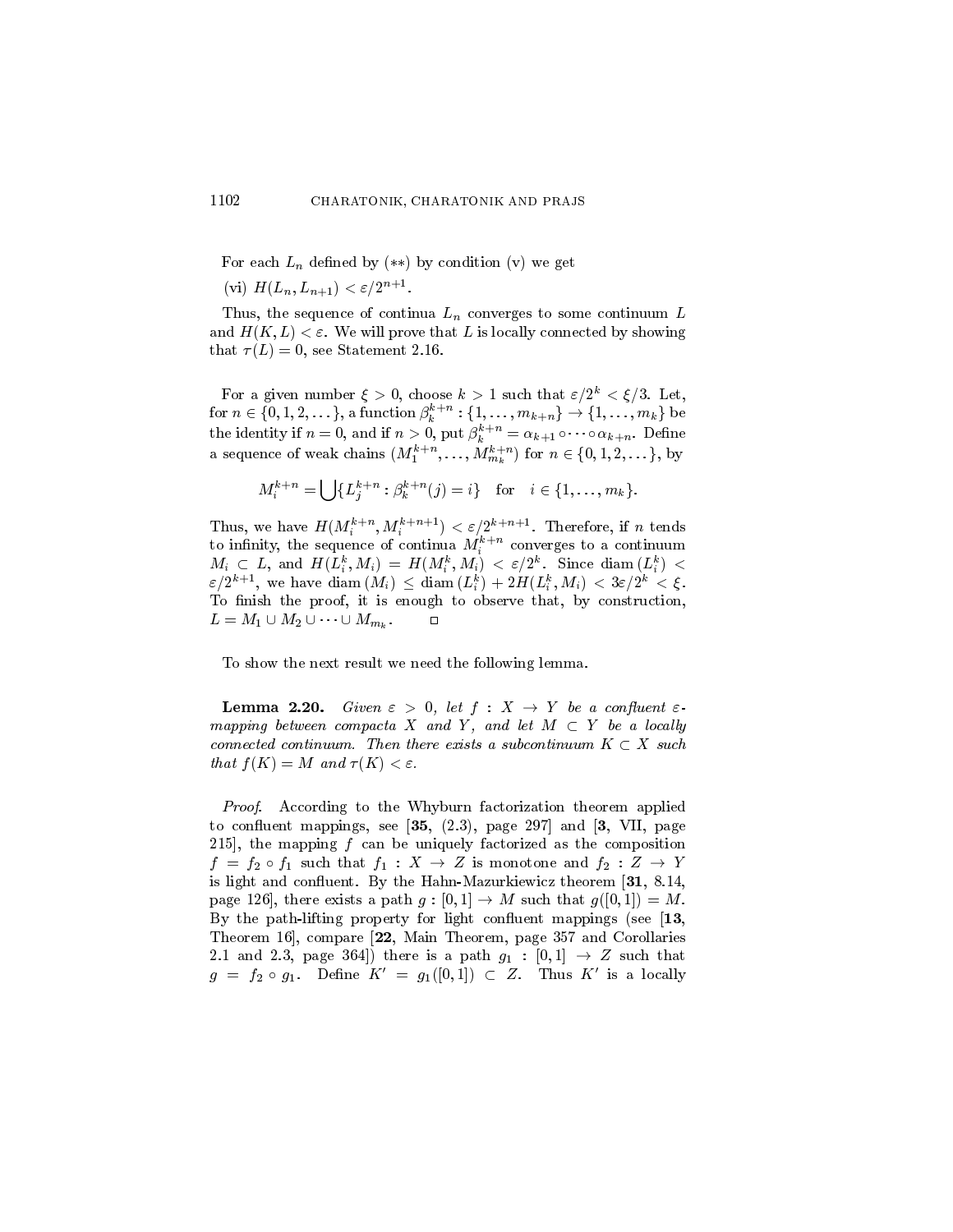connected continuum such that  $f_2(K') = M$ . Let  $K = f_1^{-1}(K')$ . Then  $f(K) = (f_2 \circ f_1)(f_1^{-1}(K')) = f_2(K') = M$ . To finish the proof, observe that the partial mapping  $f_1|K: K \to K'$  is monotone and has point-inverses of diameters less than  $\varepsilon$ . Therefore, for sufficiently small subcontinua of  $K'$  their preimages under  $f_1$  are continua of diameters less than  $\varepsilon$ . Since the continuum K' is locally connected, it has the property S of Sierpiński, see [31, Theorem 8.4, page 120], and thus it can be represented as the union  $K' = K'_1 \cup \cdots \cup K'_m$  of finitely many continua  $K'_i$  having diameters so small that for each  $i \in \{1, ..., m\}$  we have diam  $(f_1^{-1}(K_i)) < \varepsilon$ . Since  $K = f_1^{-1}(K_1') \cup \cdots \cup f_1^{-1}(K_m')$ , we get  $\tau(K) < \varepsilon$  as needed. The proof is complete.  $\Box$ 

The following theorem is the most interesting and one of the main results of the paper.

Theorem 2.21. The class of metric arc Kelley continua is confluently whole.

*Proof.* Let  $K$  denote the class of metric Kelley continua, and let a metric continuum X be confluently K-like. In view of Theorem 2.17, it suffices to prove that X satisfies condition  $(2.18)$ .

Take a subcontinuum K of X, a point  $p \in K$  and a sequence of points  $p_n \in X$  converging to p. For each  $n \in \mathbb{N}$ , let  $f_n : X \to Y_n$ be a confluent  $1/n$ -mapping from X onto an arc Kelley continuum  $Y_n$ . Thus, each  $Y_n$  is Kelley continuum according to Proposition 2.8. By Theorem 2.2  $X$  is a Kelley continuum. Therefore, there are continua  $L_n \subset X$  such that  $p_n \in L_n$  and  $\lim L_n = K$ . Since, for each  $n \in \mathbb{N}$ ,  $Y_n$  is an arc Kelley continuum, the continuum  $f_n(L_n) \subset Y_n$  is the limit of some locally connected, see Remark 2.9, continua  $M_{n,m} \subset Y_n$  such that  $q_n = f_n(p_n) \in M_{n,m}$  for each  $m \in \mathbb{N}$ . For each pair of indices  $n, m$  denote by  $K_{n,m}$  a continuum obtained from the continuum  $M_{n,m}$ according to Lemma 2.20; thus,  $\tau(K_{n,m}) < \varepsilon$ . Since the continua  $M_{n,m}$  are locally connected, Statement 2.16 implies  $\tau(M_{n,m})=0$ , and since  $f_n$  are  $1/n$ -mappings, we conclude that  $\tau(K_{n,m}) < 1/n$ . Again, since  $f_n$  are confluent and since they are  $1/n$ -mappings, it follows that  $H(K_{n,m}, L_n) < 1/n$  for almost all  $m \in \mathbb{N}$ . Applying the well-known diagonal procedure to the double indexed sequence  $\{K_{n,m}: n,m \in \mathbb{N}\},\$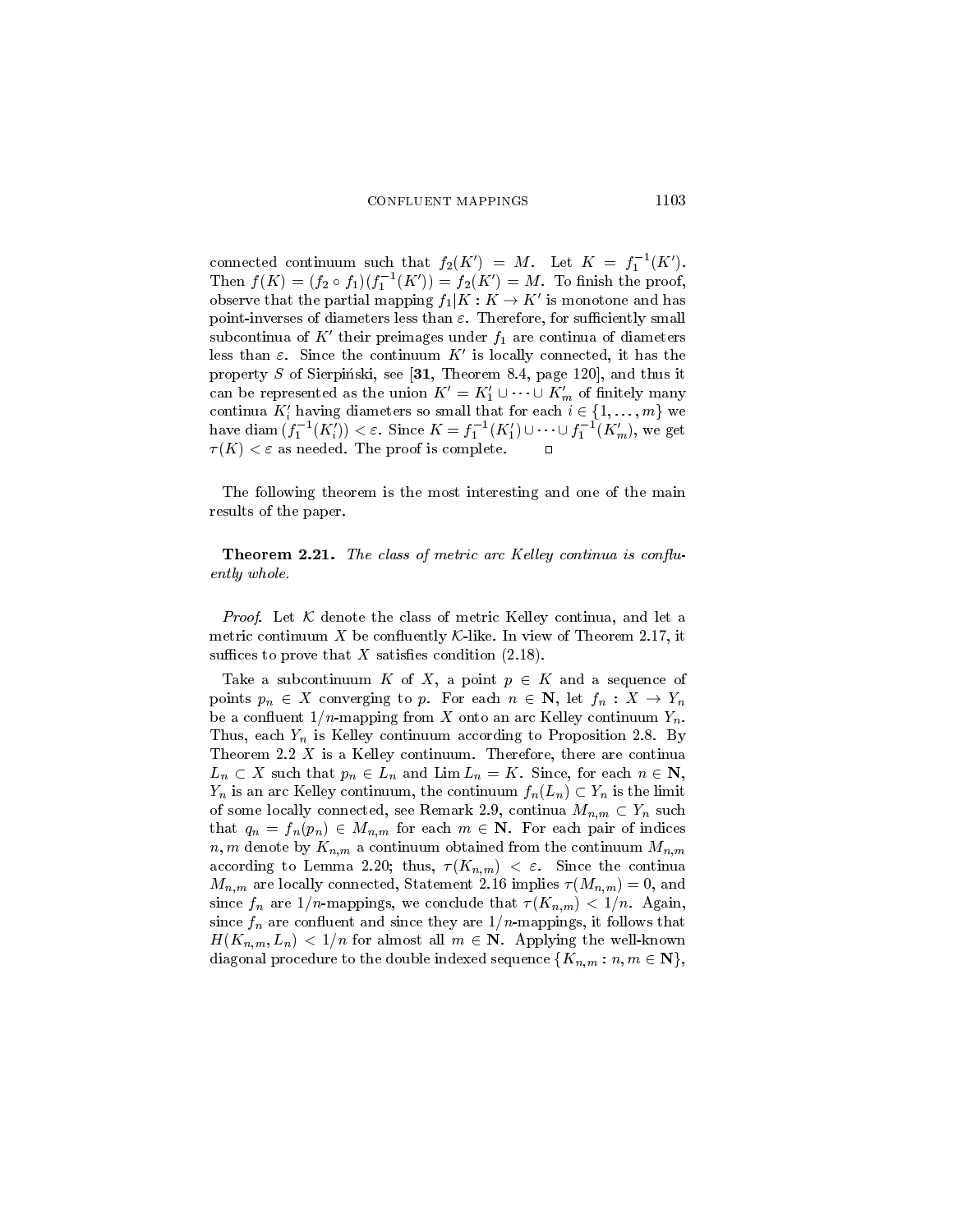one can choose a sequence of continua  $K_n = K_{n,m(n)}$  converging to the continuum  $K$ . The sequence satisfies the conditions required in  $(2.18)$ . The proof is complete.  $\Box$ 

Since the projections in an inverse sequence of continua with confluent bonding mappings are confluent, [7, Corollary 4, page 5], Theorem 2.21 and Corollary 2.11 lead to the following result.

**Corollary 2.22.** Let  $\{X_n, f_m^n\}$  be an inverse sequence of continua  $X_n$  with confluent bonding mappings  $f_m^n$ . Then the inverse limit space  $X = \lim_{m \to \infty} \{X_n, f_m^n\}$  is an arc Kelley continuum if and only if each continuum  $X_n$  is such.

Remark 2.23. It is natural to ask whether confluent mappings in the above results can be replaced by more general ones. A mapping  $f: X \rightarrow Y$  is said to be *semi-confluent* provided that for each subcontinuum Q of Y and for every two components  $C_1$  and  $C_2$  of  $f^{-1}(Q)$  either  $f(C_1) \subset f(C_2)$  or  $f(C_2) \subset f(C_1)$ . The class of semiconfluent mappings, see  $[27, (vi),$  page 12 and Table II, page 28, appears as one of the smallest among all classes studied in the literature that are wider than the one of confluent mappings. However, the reader can easily verify that the following continuum  $X$  is semi-confluently  $LC$ -representable and semi-confluently  $LC$ -like, but it is not a Kelley continuum. Indeed, consider an inverse sequence  $\{X_n, f_m^n\}$ , where for each  $n \in \mathbb{N}$  the continuum  $X_n$  is a simple *n*-od, i.e., it is homeomorphic to the cone over an  $n$ -element set, with the vertex  $v$  and with its arms being straight line segments  $ve_i$  for  $i \in \{1, ..., n\}$ , and the bonding mapping  $f_n^{n+1}: X_{n+1} \to X_n$  is such that if c is the mid point of  $ve_1$ , then

$$
f_n^{n+1}(v) = v,
$$
  
\n
$$
f_n^{n+1}|ve_{n+1}:ve_{n+1} \to vc \subset ve_1
$$
 is linear,  
\n
$$
f_n^{n+1}|ve_i:ve_i \to ve_i
$$
 is the identity mapping for  $i \in \{1, ..., n\}.$ 

Thus, each  $X_n$  is a Kelley continuum, each  $f_m^n$  is a semi-confluent mapping, while  $X = \varprojlim \{X_n, f_m^n\}$  is not a Kelley continuum.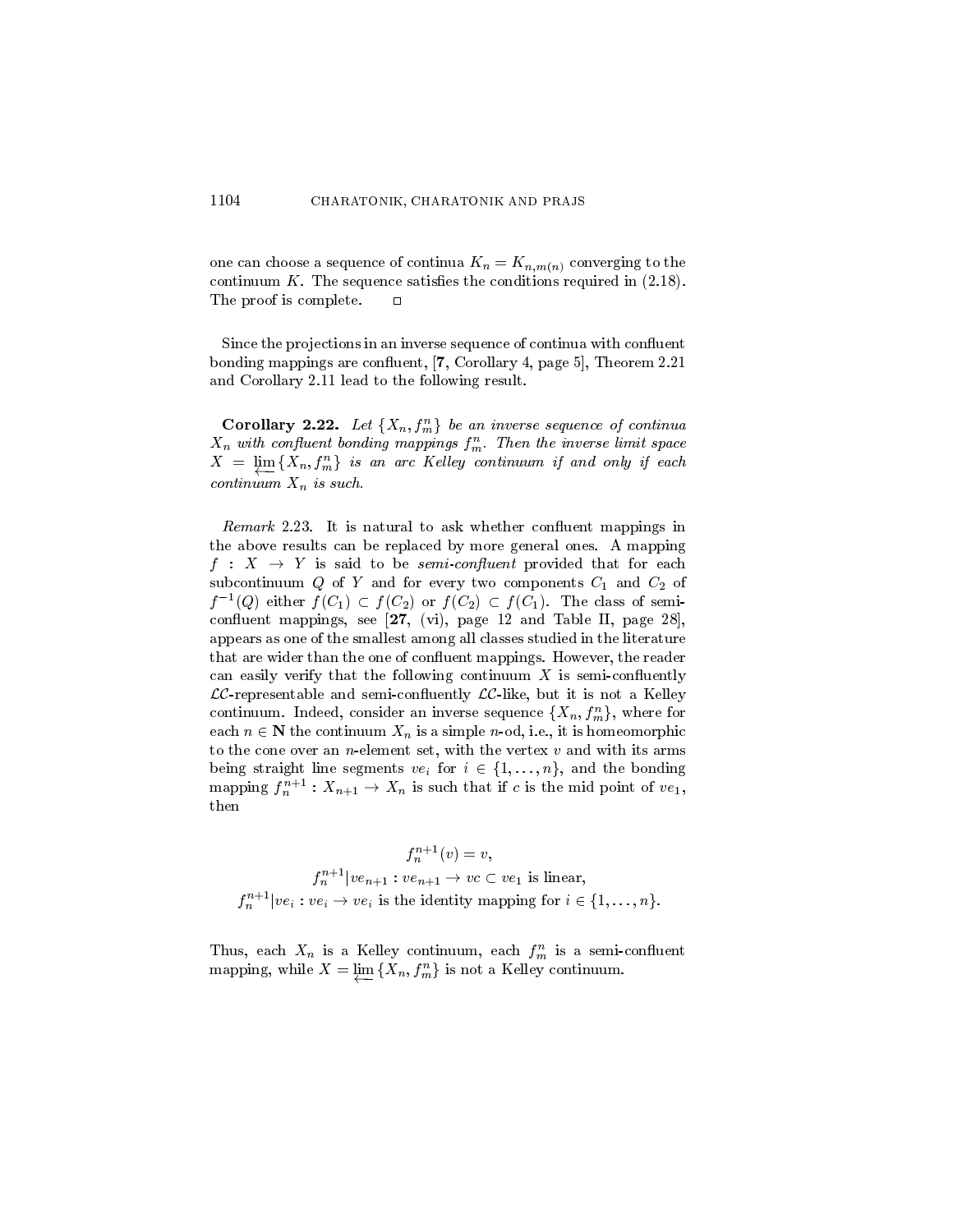*Remark* 2.24. Note that if  $X = \lim_{n \to \infty} \{X_n, f_m^n\}$ , where  $X_n$  are confluently  $\mathcal{LC}\text{-like continua and}\ f^n_m$  are confluent mappings, then the continuum X is confluently  $LC$ -like. If, additionally, X is one-dimensional, then X is confluently  $LC$ -representable, according to [32, Corollary 3.14; actually, X is confluently graph-like in this case. However, the question whether X is confluently  $LC$ -representable for higher dimensional  $X$  remains open.

**Question 2.25.** Let  $X = \lim_{n \to \infty} \{X_n, f_m^n\}$ , where  $X_n$  are confluently  $\mathcal{LC}$ -representable continua and  $f_m^n$  are confluent. Is then the continuum X confluently  $LC$ -representable?

Since each locally connected continuum is a Kelley continuum, [19, 20.4, page 167 and has the arc approximation property, [16, Corollary 3.7, page 115, it is an arc Kelley continuum. Thus, we have the following corollary, which is a stronger form of Corollary 2.3.

**Corollary 2.26.** Each confluently  $LC$ -like (confluently  $LC$ -representable) continuum is an arc Kelley continuum. In particular, each such a continuum X has the arc approximation property and each of its arc components is dense in  $X$ .

It will be shown in Remark 3.9 below that the implication in the above corollary cannot be reversed.

Atriodic confluently  $LC$ -like continua. In this section 3. we discuss confluently  $LC$ -like continua in a specific but important atriodic case. It was proved in [32, Corollary 3.5] that a nondegenerate confluently  $\mathcal{LC}$ -like atriodic continuum is either a solenoid or a Knaster type continuum. This result is a consequence of a more general fact proved there [32, Theorem 3.2]. Its proof is technical and depends on a long collection of auxiliary results developed in  $[32]$ . Here we prove that a substantial part of the above result about atriodic continua can also be obtained by simple speculation based on the study from this paper as well as on other known facts.

A continuum  $Y$  is called a *triod* provided that it contains a subcontinuum Z such that  $Y \setminus Z = E_1 \cup E_2 \cup E_3$ , where the set  $E_i$  are nonempty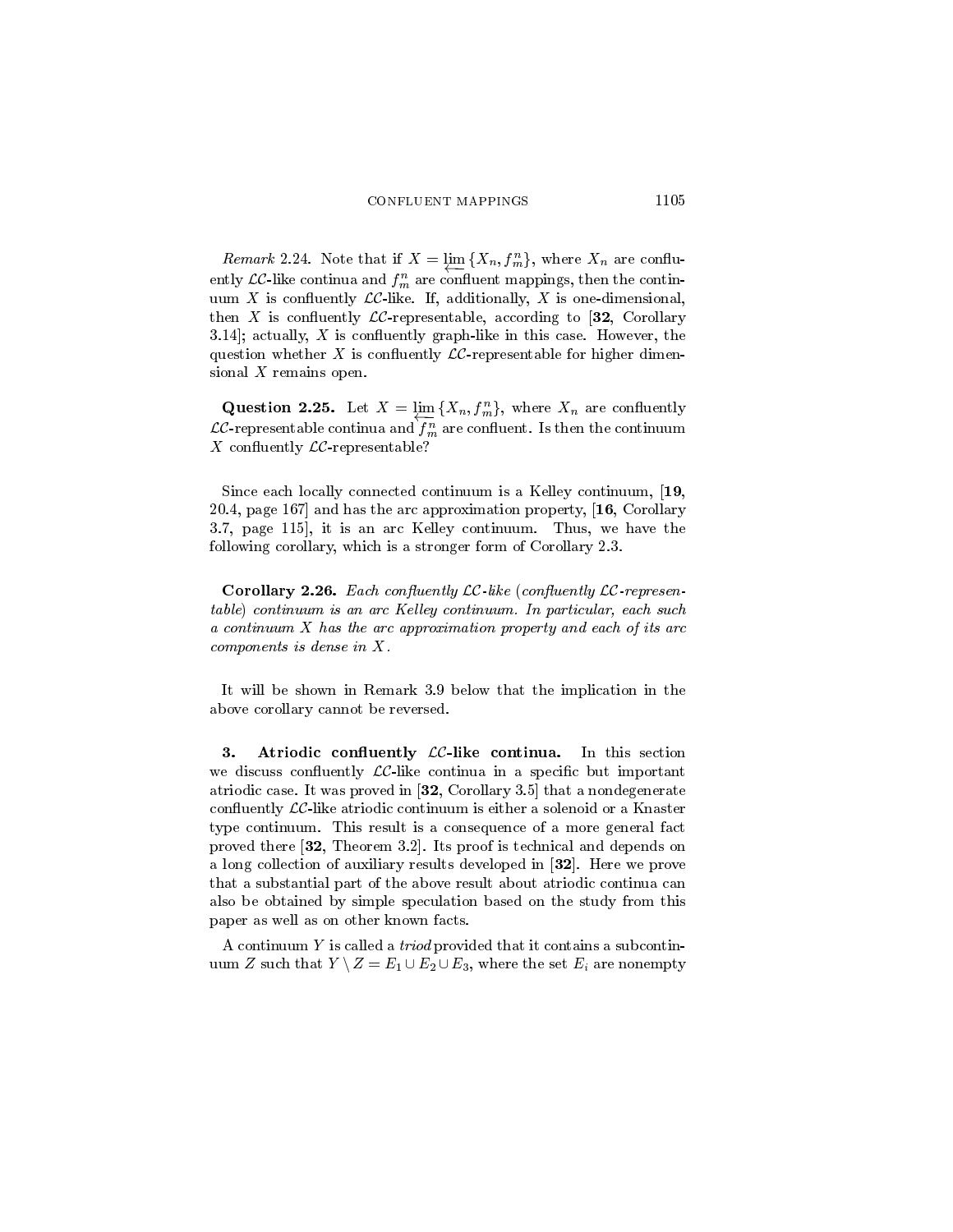and mutually separated, see e.g.,  $[19, 12.20,$  page 105. If a continuum does not contain any triod, it is said to be *atriodic*.

In [10, Theorem 3.1 and Corollary 3.3], the authors proved the following.

**Proposition 3.1.** An arc Kelley continuum is atriodic if and only if it contains no simple triod.

**Proposition 3.2.** If an arc Kelley continuum  $X$  contains no simple triod, then each proper subcontinuum of  $X$  is an arc.

As a consequence of Proposition 3.2 and Theorem 2.21 (or Corollary  $(2.22)$  we have a corollary.

**Corollary 3.3.** A confluently  $LC$ -like continuum X is atriodic if and only if it contains no simple triod.

**Corollary 3.4.** If a confluently  $LC$ -like continuum X contains no simple triod, then each proper subcontinuum of  $X$  is an arc.

**Proposition 3.5.** If a confluently  $LC$ -like continuum X contains no simple triod, then  $X$  is either confluently arc-like or confluently circlelike.

*Proof.* Indeed, by Corollary 3.4, the continuum  $X$  is atriodic. Recall that a confluent image of an atriodic continuum is atriodic, see  $[26,$ Proposition 5.19, page 147]; compare [27, 8.4, page 71]. Therefore, for each  $\varepsilon > 0$  the continuum X admits a confluent  $\varepsilon$ -mapping onto an atriodic locally connected continuum. But an arc and a circle are the only nondegenerate atriodic locally connected continua, so the conclusion follows.  $\Box$ 

Similarly, we can prove the next proposition.

**Proposition 3.6.** If a confluently  $LC$ -representable continuum X contains no simple triod, then  $X$  is either confluently arc-representable or confluently circle-representable.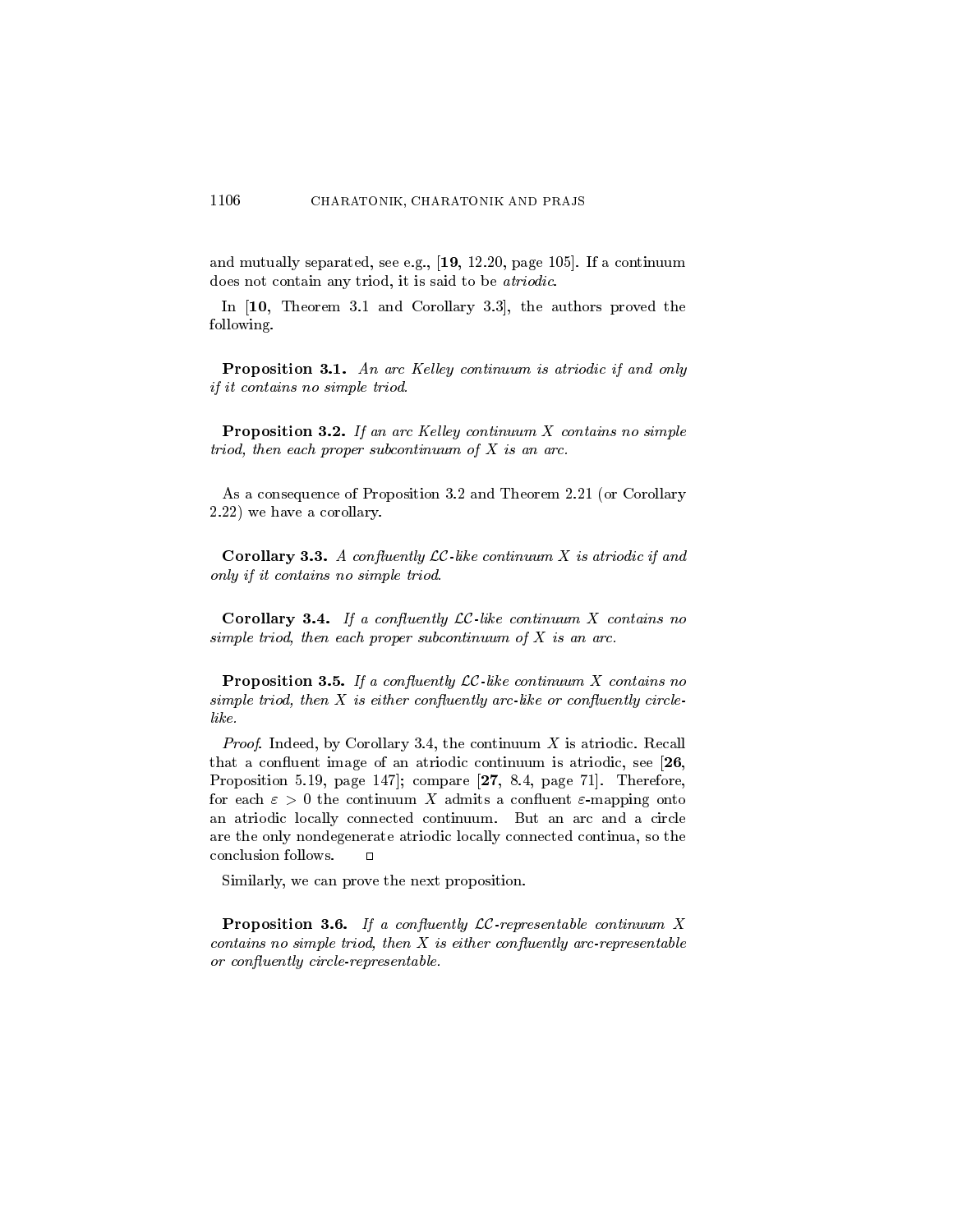*Proof.* Let  $X = \lim_{n \to \infty} \{X_n, f_m^n\}$ , where  $X_n$  are locally connected continua and  $f_m^n$  are confluent. Using a similar argument to the one in the proof of Proposition 3.6, we see that  $X_n$  is an arc or a circle for almost all  $n$ . Since there is no confluent mapping from an arc onto a circle, see [31, Theorem 13.31, page 292], it follows that either almost all continua  $X_n$  are circles or almost all of them are arcs. This completes the proof.

As a consequence of Proposition 3.6 and of [5, Theorems 3.3 and 3.4, page 224, we obtain the following result.

**Corollary 3.7.** Let a continuum X be confluently  $LC$ -representable. Then the following conditions are equivalent:

- (a) X contains no simple triod;
- (b)  $X$  is atriodic;
- $(c)$  X is either a Knaster type continuum or a solenoid.

Corollary 3.7 justifies the following remark.

*Remark* 3.8. The  $sin(1/x)$ -curve is an arc-like Kelley continuum, but it is not confluently  $LC$ -representable. Thus, the implication in Corollary 2.3 cannot be reversed.

Remark 3.9. Also the implication in Corollary 2.26 (from the condition that X is confluently  $LC$ -like to X is an arc Kelley continuum) cannot be reversed. Indeed, let  $X$  be the simplest indecomposable continuum with three end points (in the sense that for any two continua containing the point, one of them contains the other,  $\left[1, \text{pages } 660 \text{ and } \right]$ 661; see [31, 1.5, page 5 and 1.10, page 7]). According to [11, Example 5.4,  $X$  is an arc Kelley continuum. Suppose that  $X$  admits a confluent  $\varepsilon$ -mapping onto a locally connected continuum Y, where  $\varepsilon$  is less than the minimal distance between any two end points of  $X$ . Being a confluent image of  $X$ , the space Y is atriodic. Since confluent mappings preserve end points, [4, Lemma, page 172], and  $f$  cannot identify any two end points of  $X$ , the continuum  $Y$  must have at least three end points. There is no such locally connected atriodic continuum, a contradiction.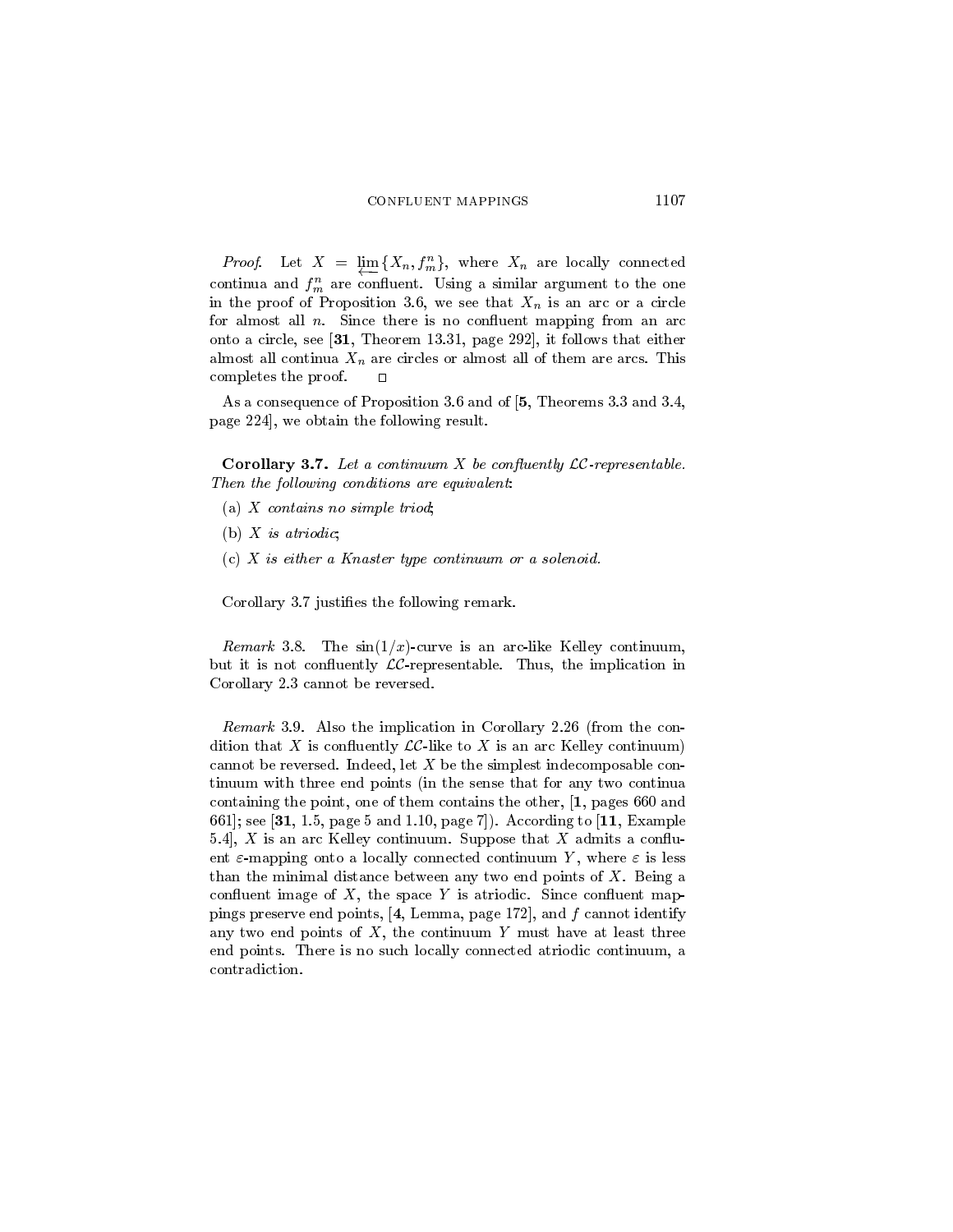#### 1108 CHARATONIK, CHARATONIK AND PRAJS

### **Theorem 3.10.** Each confluently circle-like continuum is a solenoid.

*Proof.* Let a continuum  $X$  be confluently circle-like. Thus, it is atriodic, see [19, Exercise 39.7, page 260], and by Corollary 3.5 each proper subcontinuum of  $X$  is an arc. Further, by Corollary 2.26 and Proposition 2.8, the continuum X has property of Kelley. In [23, Theorem 1, page 379, solenoids are characterized as circle-like continua X having property of Kelley and such that each point  $x \in X$  belongs to an arc  $ab \subset X$  with  $a \neq x \neq b$  (thus X has no end point). Therefore, only this last condition has to be proved.

Suppose on the contrary that there exists a point  $x \in X$  such that  $x$  is an end point of every arc containing it. Since each proper subcontinuum of  $X$  is an arc, it follows that  $x$  is an end point of X. Since confluent mappings preserve end points, [4, Lemma, page 172, there is no confluent mapping from  $X$  onto a circle, so  $X$  is not confluently circle-like, a contradiction.  $\blacksquare$ 

The question whether each confluently arc-like continuum is a Knaster type one was included as open in the original version of this paper. It gave initial motivation to the entire study presented in [32]. A positive answer to this question is shown in [32, Corollary 3.4]. Combining the above investigation with this last result from [32], we have the following.

Corollary 3.11. For each nondegenerate continuum  $X$ , the following conditions are equivalent:

- (a) X is confluently  $LC$ -like and it contains no simple triod;
- (b)  $X$  is atriodic and confluently  $LC$ -like;
- (c) X is atriodic and confluently  $LC$ -representable;
- (d)  $X$  is either a Knaster type continuum or a solenoid.

4. Products and hyperspaces of confluently  $LC$ -like continua. We start with a result that is related to Cartesian products.

**Theorem 4.1.** If continua X and Y are confluently  $LC$ -representable (are confluently LC-like), then the product  $X \times Y$  is confluently LCrepresentable (is confluently  $\mathcal{LC}$ -like, respectively), too.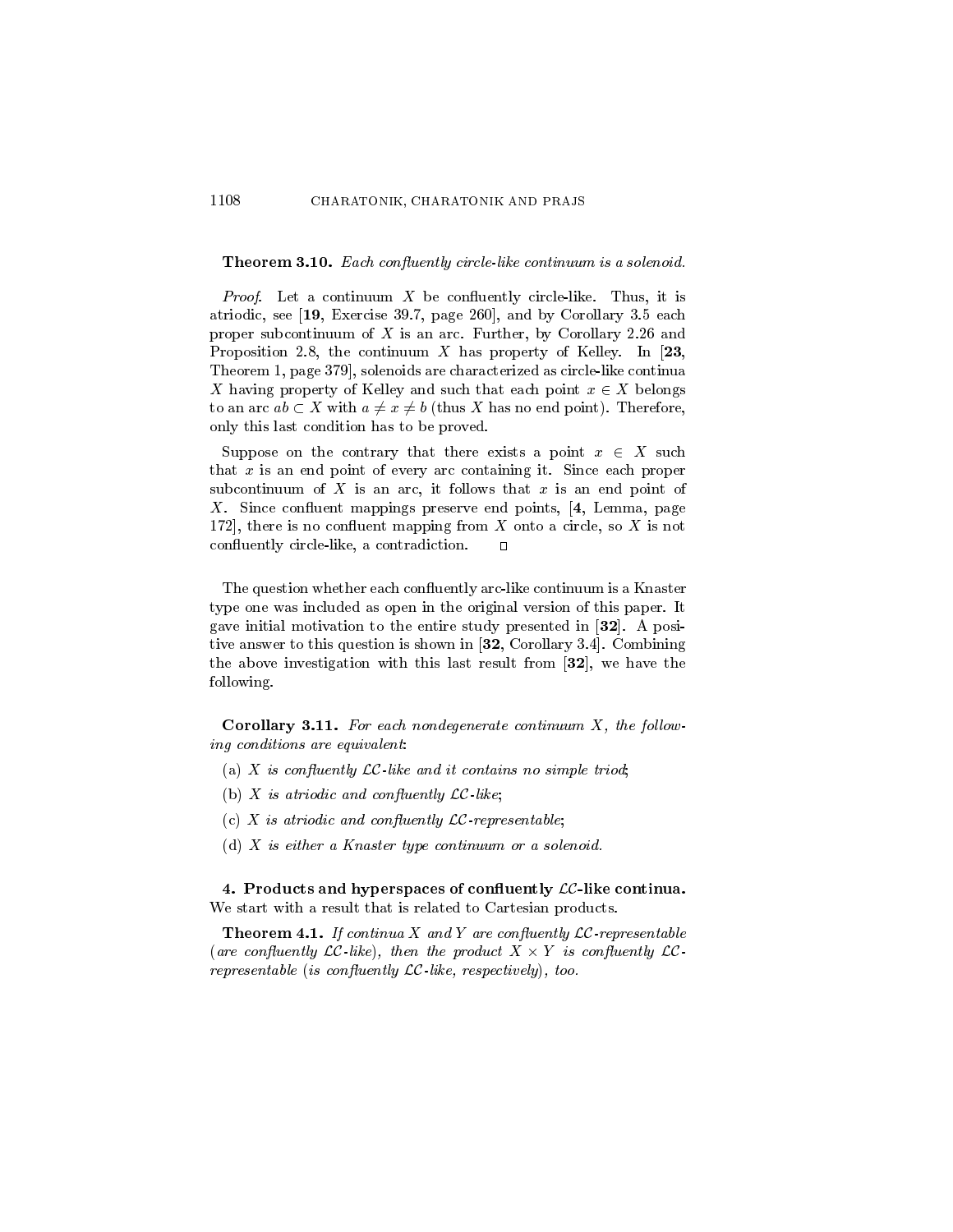*Proof.* We prove this for the version of "confluently  $LC$ -representable." For "confluently  $LC$ -like" the argument is very similar.

Let  $X = \underline{\lim} \{X_n, f_m^n\}$  and  $Y = \underline{\lim} \{Y_n, g_m^n\}$ , where  $X_n$  and  $Y_n$  are locally connected continua and  $f_m^n$  and  $g_m^n$  are confluent. Then  $X \times Y$  is homeomorphic to  $\varprojlim \{ X_n \times Y_n, f_m^n \times g_m^n \}$ , see [17, 2.5.D.(b), page 105]. Note that confluent mappings onto locally connected continua coincide with OM-mappings,  $[27, (6.2),$  page 51, and the class of OM-mappings has the product property (i.e., the product of two OM-mappings is also an OM-mapping), see  $[27, (5.33),$  page 36. Therefore, the product mappings  $f_m^n \times g_m^n$  are confluent (compare also [33, Corollary, page 234]). The proof is complete.  $\Box$ 

Questions 4.2. Are the converse implications to Theorem 4.1 true? In other words, if X and Y are continua, does the condition that  $X \times Y$ is confluently  $LC$ -representable (or confluently  $LC$ -like) imply that X is such? In particular, do the implications hold if  $Y = X$ ?

Note that the answers to these questions are positive if we know that projections (more general open mappings, more general confluent ones) preserve the class of confluently  $LC$ -representable continua. So, the next question can be asked.

**Question 4.3.** Let a continuum X be confluently  $LC$ -representable (or confluently  $LC$ -like), and let a mapping  $f: X \to f(X)$  be confluent. Is then  $f(X)$  confluently  $LC$ -representable (or confluently  $LC$ -like,  $correspondingly$ ?

Given a metric continuum X, we let  $2^X$  denote the hyperspace of nonempty closed subsets of  $X$  equipped with the Hausdorff distance H, see e.g., [30, (0.1), page 1 and (0.12), page 10], and  $C(X)$  stands for the hyperspace of subcontinua of  $X$ , i.e., of connected members of  $2^X$ . If  $k \in \mathbb{N}$  is fixed, then  $C_k(X)$  and  $F_k(X)$  mean the hyperspaces of nonempty closed subsets of  $X$  with at most  $k$  components, and consisting of at most k points, respectively. Thus,  $C_1(X) = C(X)$ , and  $F_1(X)$  is homeomorphic to X. It is known that, for each  $k \in \mathbb{N}$ , the space  $C_k(X)$  is an arcwise connected continuum, see [25, Theorem 3.1, page 240, and that  $F_k(X)$  also is a continuum, see [25, (a), page 877 and compare [29, 2.4.2, page 156, and Theorem 4.10, page 165].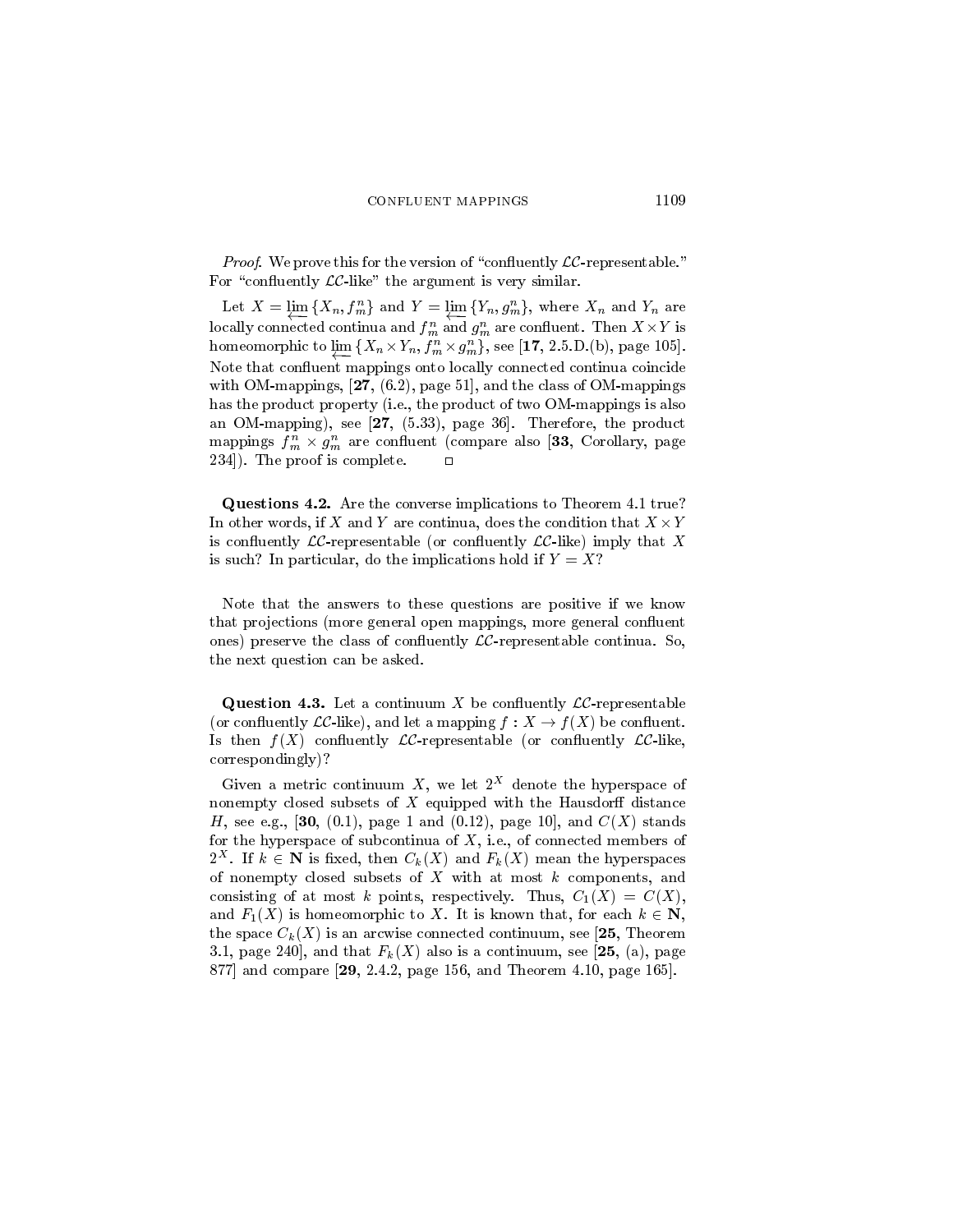Given a mapping  $f: X \to Y$  between continua X and Y, we let  $2^f: 2^X \to 2^Y$  and  $C_k(f): C_k(X) \to C_k(Y)$  denote the corresponding induced mappings defined by  $2^f(A) = f(A)$  and  $C_k(A) = f(A)$ . The reader is referred to [12, 16, 19, 30] and the references therein for properties of the induced mappings between hyperspaces.

**Proposition 4.4.** If a continuum X is confluently  $LC$ -representable, then the hyperspaces  $2^X$  and  $C(X)$  are also confluently  $LC$ -representable.

*Proof.* Let  $X = \varprojlim \{X_n, f_m^n\}$ , where  $X_n$  are locally connected continua and  $f_m^n$  are confluent. Then  $2^X = \varprojlim \{ 2^{X_n}, 2^{f_m^n} \}$  and  $C(X) = \varprojlim \{ C(X_n), C(f_m^n) \}$ , see [17, 3.12.27 (f), page 245]; see also [30, (1.169), page 171]. The induced mappings  $2^{f_m^n}$  and  $C(f_m^n)$  are confluent, see [16, Corollary 4.5, page 134], and thus the result follows.  $\Box$ 

Similarly, using [19, Proposition 22.4, page 189], one can prove the next result.

**Proposition 4.5.** If a continuum X is confluently  $LC$ -like, then the hyperspaces  $2^X$  and  $C(X)$  are also confluently  $LC$ -like.

It would be interesting to know when the inverse implications to that of Propositions 4.4 and 4.5 are true.

**Questions 4.6.** Let  $X$  be a continuum such that the hyperspace (a)  $2^X$ , (b)  $C(X)$  is confluently  $LC$ -representable (or is confluently  $LC$ like). Under what conditions is X confluently  $LC$ -representable (or is it confluently  $\mathcal{LC}$ -like, respectively)?

It is natural to ask if analogs of Propositions 4.4 and 4.5 are true for the hyperspaces  $C_k(X)$  with  $k > 1$ . A full answer to these questions is presented below, see Proposition 4.9 and Corollary 4.14. Surprisingly, the answer is positive for  $k = 2$  and negative for  $k > 2$ . The following results will be used in the proof, see  $[25, Corollary 4.5, page 244]$  and [12, Theorem 14, p. 788].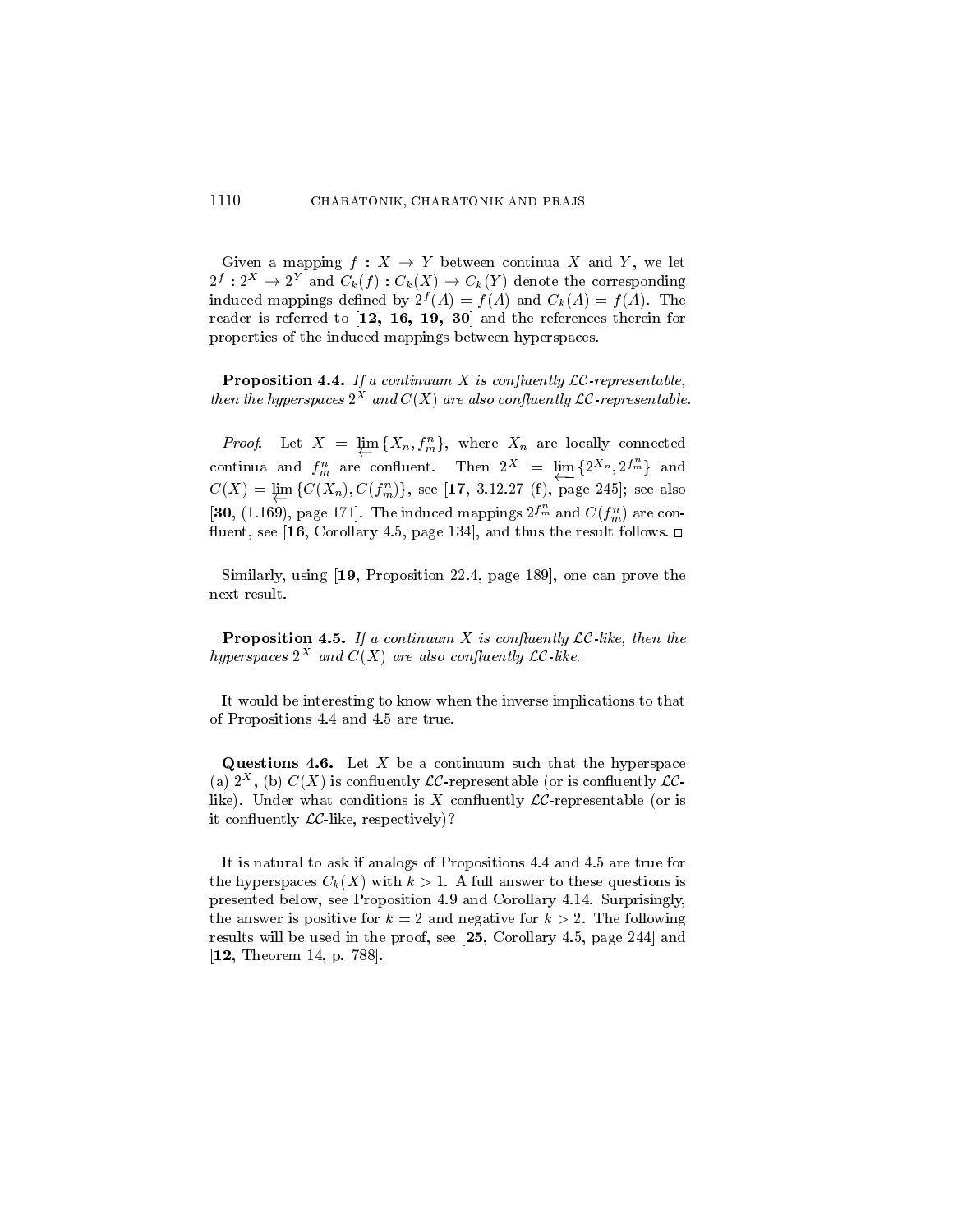**Proposition 4.7.** Let  $X = \underline{\lim} \{X_n, f_m^n\}$ , where  $X_n$  are continual and  $f_m^n$  are surjections. For each  $k \in \mathbb{N}$  the hyperspace  $C_k(X)$  is homeomorphic to the inverse limit  $\varprojlim \{ C_k(X_n), C_k(f_m^n) \}.$ 

**Theorem 4.8.** Let  $f: X \to Y$  be an OM-mapping between continua. Then the induced mapping  $C_2(f) : C_2(X) \to C_2(Y)$  is also an OM $mapping.$ 

**Proposition 4.9.** If a continuum X is confluently  $LC$ -representable. then the hyperspace  $C_2(X)$  is also confluently  $LC$ -representable.

*Proof.* Let  $X = \underline{\lim} \{X_n, f_m^n\}$ , where  $X_n$  are locally connected continua and  $f_m^n$  are confluent. Then  $C_2(X) = \lim \{C_2(X_n), C_2(f_n)\}\$ according to Theorem 4.7. The coordinate spaces  $C_2(X_n)$  are known to be locally connected continua, see [36, Théorème  $II_m$ , page 191] and compare [25, Theorem 3.2, page 240]. Further,  $f_m^n$  are OM-mappings, see [27, (6.2), page 51], whence the induced bonding mappings  $C_2(f_m^n)$ are also OM-mappings by Theorem 4.8. Since OM-mappings are confluent, the conclusion follows.  $\Box$ 

Analogously, we have the following proposition.

**Proposition 4.10.** If a continuum X is confluently  $LC$ -like, then the hyperspace  $C_2(X)$  is also confluently  $LC$ -like.

The next questions are analogs of Questions 4.6.

**Questions 4.11.** Let X be a continuum such that the hyperspace  $C_2(X)$  is confluently  $LC$ -representable (or is confluently  $LC$ -like). Under what conditions is X confluently  $LC$ -representable (or is it confluently  $\mathcal{LC}$ -like, respectively)?

The next theorem and the obtained corollary show connections between the property that some hyperspaces of a given continuum are Kelley and local connectedness of the considered continuum. The main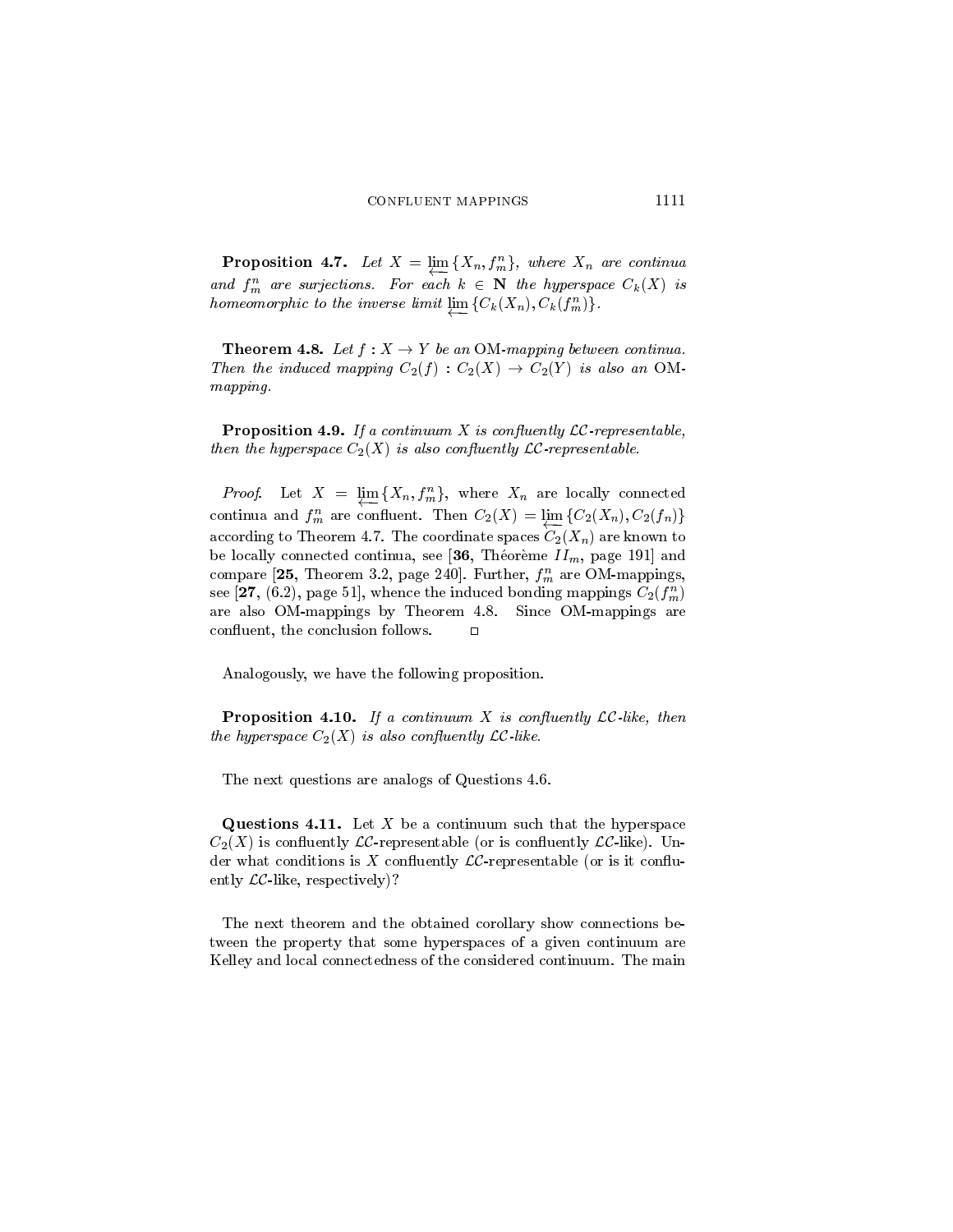idea of the proof of the theorem below is due to Illanes, see [12, Example 15, page 790.

**Theorem 4.12.** Let a continuum  $X$  be given. If the hyperspace  $C_3(X)$  is a Kelley continuum, then X is locally connected.

*Proof.* Suppose on the contrary that there is a point  $p \in X$  at which X is not locally connected. Let  $q \in X$  with  $q \neq p$ , and let R be a nondegenerate subcontinuum of X containing  $q$  and not containing  $p$ . Choose  $\varepsilon > 0$  such that:

- $(4.12.1) d(q,r) > 2\varepsilon$  for some  $r \in R$ ;
- $(4.12.2)$   $B(p, \varepsilon) \cap N(R, \varepsilon) = \varnothing;$

 $(4.12.3)$  there exists a sequence of points  $p_n$  tending to p such that each continuum containing p and  $p_n$  has diameter greater than  $\varepsilon$ .

For this  $\varepsilon$  there is a  $\delta > 0$  as in the definition of a Kelley continuum for  $C_3(X)$ . Let

$$
\mathcal{K} = \{ \{p\} \cup K : K \in C_2(R) \}
$$

Then K is a subcontinuum of  $C_3(X)$  containing the sets  $\{p,q\}$  and  $\{p,q,r\}$ . Take  $n \in \mathbb{N}$  such that  $d(p,p_n) < \delta$ . Then  $H(\{p,q\},\{p,p_n,q\})$  $\delta$ , and therefore there is a subcontinuum  $\mathcal{L}$  of  $C_3(X)$  containing  $\{p, p_n, q\}$  which is  $\varepsilon$ -near to K. Let  $U = \text{cl}_X(B(p, \varepsilon))$  and  $V =$  $\text{cl}_X(N(R,\varepsilon))$ . Denote by  $K^p$ ,  $K^{p_n}$  and  $K^q$  the components of  $U \cup V$ containing the points  $p, p_n$  and  $q$ , respectively.

It is known that two compact subsets of a compactum  $Z$  are in the same component of  $2^Z$  if and only if they intersect the same components of Z, see [15, Lemma 23, page 214]. Taking  $Z = U \cup V$ , it follows that each element of  $\mathcal L$  intersects each of the sets  $K^p$ ,  $K^{p_n}$  and  $K^q$ . Thus each element of  $\mathcal L$  has exactly three components. Denote by L an element of L which is  $\varepsilon$ -near to  $\{p,q,r\}$ . Then the component of L contained in  $K^q$  must be  $\varepsilon$ -near to  $\{q, r\}$ , a contradiction with  $(4.12.1)$ . 0

*Remarks* 4.13. a) Note that in Theorem 4.12 one can replace  $C_3(X)$ by  $C_k(X)$  for an arbitrary  $k \geq 3$ , with a similar proof.

b) The same implication is true if we substitute, in Theorem 4.12,  $F_k(X)$  in place of  $C_k(X)$ .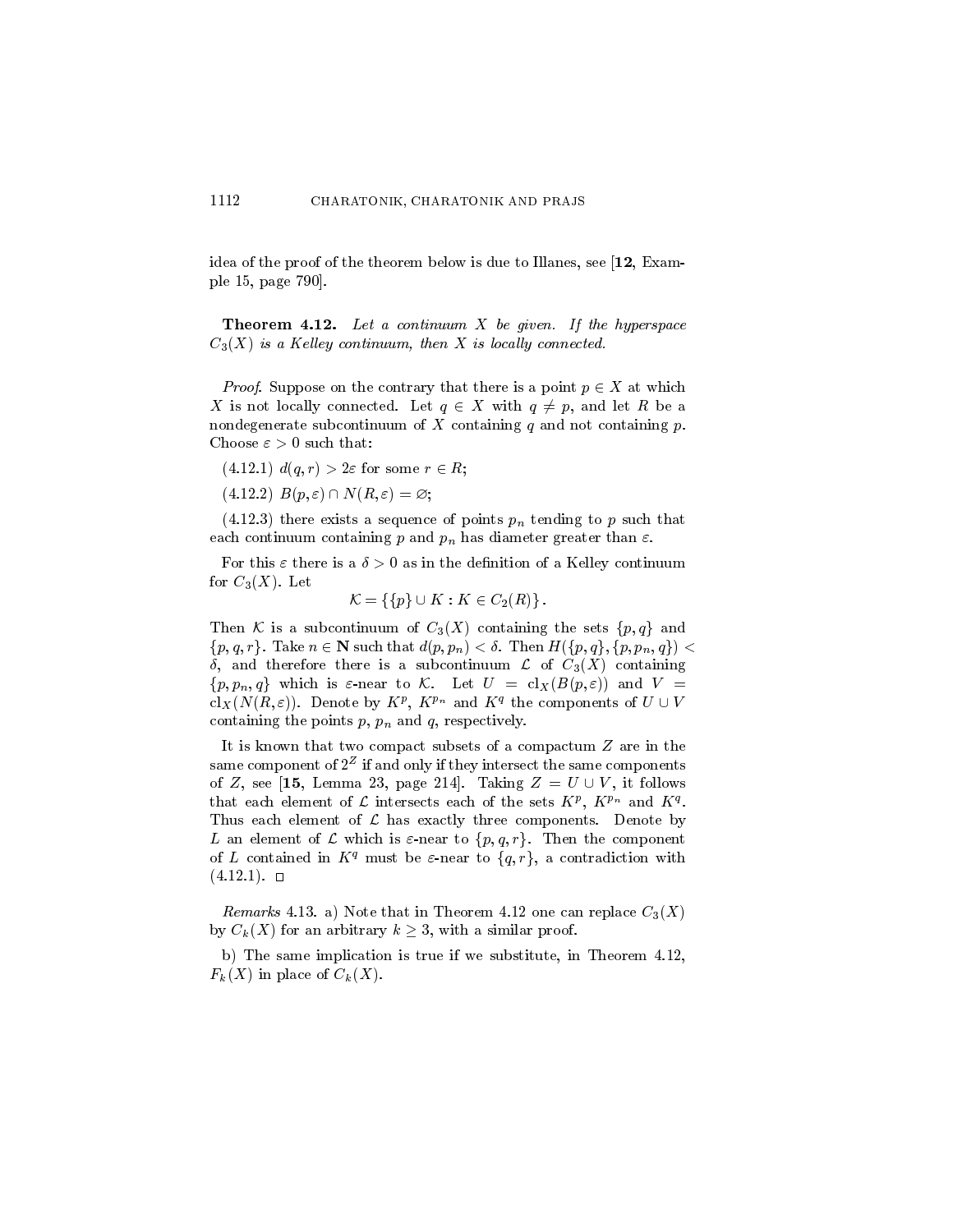c) The converse is also true because the local connectedness of the continuum  $X$  is equivalent to the local connectedness of the hyperspaces  $C_k(X)$  and  $F_k(X)$ , see [25, Theorem 3.2, page 240] and [24, Lemma 2, page 286; compare also  $[2, (a),$  page 877, and therefore each of them is a Kelley continuum,  $[30, 16.11, page 539]$ .

Theorem 4.12 and Remarks 4.13 imply the following corollary.

Corollary 4.14. The following conditions are equivalent for a continuum X and an integer  $k > 3$ :

 $(4.14.1)$  the hyperspace  $C_k(X)$  is a Kelley continuum for each (for some)  $k$ ;

 $(4.14.2)$  the hyperspace  $F_k(X)$  is a Kelley continuum for each (for some)  $k$ ;

(4.14.3) the hyperspace  $C_k(X)$  is confluently  $LC$ -representable;

(4.14.4) the hyperspace  $F_k(X)$  is confluently LC-representable;

(4.14.5) the hyperspace  $C_k(X)$  is confluently  $\mathcal{LC}$ -like;

(4.14.6) the hyperspace  $F_k(X)$  is confluently  $LC$ -like;

- (4.14.7) the hyperspace  $C_k(X)$  is locally connected;
- $(4.14.8)$  the hyperspace  $F_k(X)$  is locally connected;

 $(4.14.9)$  X is locally connected.

## **REFERENCES**

1. R.H. Bing, *Snake-like continua*, Duke Math. J. 18 (1951), 653–663.

2. K. Borsuk and S. Ulam, On symmetric products of topological spaces, Bull. Amer. Math. Soc. 37 (1931), 875-882.

3. J.J. Charatonik, Confluent mappings and unicoherence of continua, Fundamentals Math. 56 (1964), 213-220.

 $4. -$ -, Generalized homogeneity and some characterizations of solenoids, Bull. Polish Acad. Sci. Math. 31 (1983), 171-174.

5. - - hverse limits of arcs and of simple closed curves with confluent bonding mappings, Period. Math. Hungar. 16 (1985), 219-236.

 $-$ , Mappings related to confluence, Arch. Math. (Brno) 32 (1996), 85-103.  $6. -$ 

7. J.J. Charatonik and W.J. Charatonik, On projections and limit mappings of inverse systems of compact spaces, Topology Appl. 16 (1983), 1-9.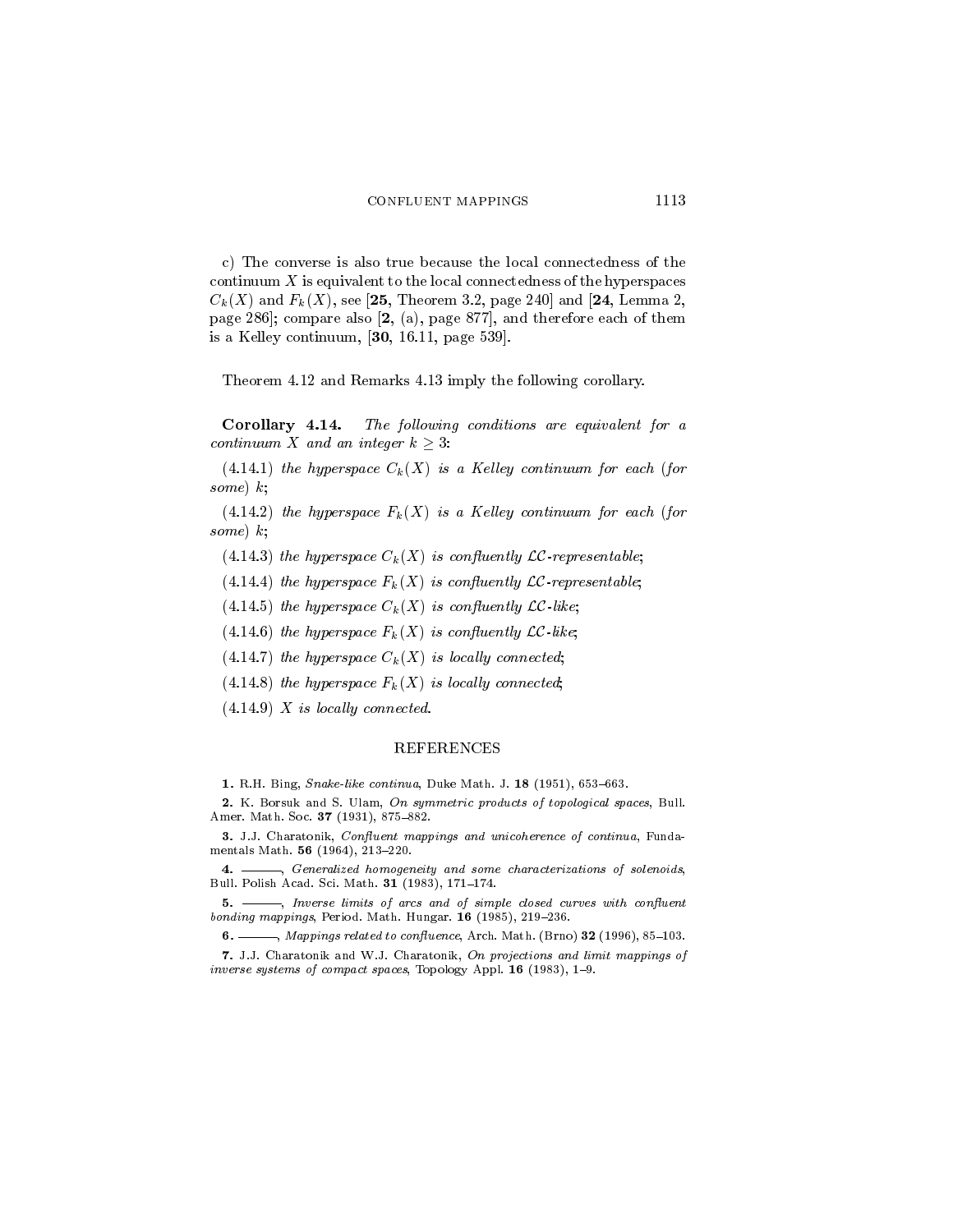8. J.J. Charatonik, W.J. Charatonik and A. Illanes, Property of Kelley for confluent retractable continua, Topology Appl. 110 (2001), 257-263.

9. J.J. Charatonik, W.J. Charatonik and J.R. Prajs, Arc property of Kelley and absolute retracts for hereditarily unicoherent continua, Colloq. Math.  $97$  (2003),  $49 - 65$ .

 $10. -$ -, Atriodic absolute retracts for hereditarily unicoherent continua, Houston J. Math., to appear.

 $11. -$ -, Hereditarily unicoherent continua and their absolute retracts, Rocky Mountain J. Math. 34 (2004), 83-110.

12. J.J. Charatonik, A. Illanes and S. Macías, Induced mappings on the hyperspaces  $C_n(X)$  of a continuum X, Houston J. Math. 28 (2002), 781-805.

13. J.J. Charatonik and P. Krupski, Dendrites and light mappings, Proc. Amer. Math. Soc. 132 (2004), 1211-1217.

14. W.J. Charatonik, *Inverse limits of smooth continua*, Comment. Math. Univ. Carolin. 23 (1982), 163-191. **15.** ——,  $R^i$ -continua and hyperspaces, Topology Appl. **23** (1986), 207–216.<br>**16.** ——, Arc approximation and in the set of the set of the set of the set of the set of the set of the set of the set of the set of the set

 $-$ , Arc approximation property and confluence of induced mappings, Rocky Mountain J. Math. 28 (1998), 107-154.

17. R. Engelking, General topology, Heldermann Verlag, Berlin, 1989.

18. H. Hosokawa, Induced mappings on hyperspaces II, Tsukuba J. Math. 21  $(1997), 773 - 783.$ 

19. A. Illanes and S.B. Nadler, Jr., Hyperspaces, Marcel Dekker, New York, 1999.

20. J.L. Kelley, *Hyperspaces of a continuum*, Trans. Amer. Math. Soc. 52 (1942),  $22 - 36$ .

21. J. Krasinkiewicz, On the hyperspaces of snake-like and circle-like continua, Fundamentals Math. 83 (1974), 155-164.

 $22.$  — -, Path-lifting property for 0-dimensional confluent mappings, Bull. Polish Acad. Sci. Math. 48 (2000), 357-367.

23. P. Krupski, The property of Kelley in circularly chainable and in chainable continua, Bull. Acad. Polon. Sci. Ser. Sci. Math. 29 (1981), 377-381.

24. S. Macías, Aposyndetic properties of symmetric products of continua, Topology Proc. 22 (1997), 281-296.

 $-$ , On the hyperspaces  $C_n(X)$  of a continuum X, Topology Appl. 109  $25. (2001), 237-256.$ 

26. T. Maćkowiak, The hereditary classes of mappings, Fundamentals Math. 97  $(1977), 123 - 150.$ 

 $27. -$ -, Continuous mappings on continua, Dissertationes Math. (Rozprawy Mat.)  $158$  (1979), 1-95.

28. M.C. McCord, Universal P-like compacta, Michigan J. Math. 13 (1966),  $71 - 85.$ 

29. E. Michael, Topologies on spaces of subsets, Trans. Amer. Math. Soc. 71  $(1951), 152-182.$ 

30. S.B. Nadler, Jr., Hyperspaces of sets, Marcel Dekker, New York, 1978.